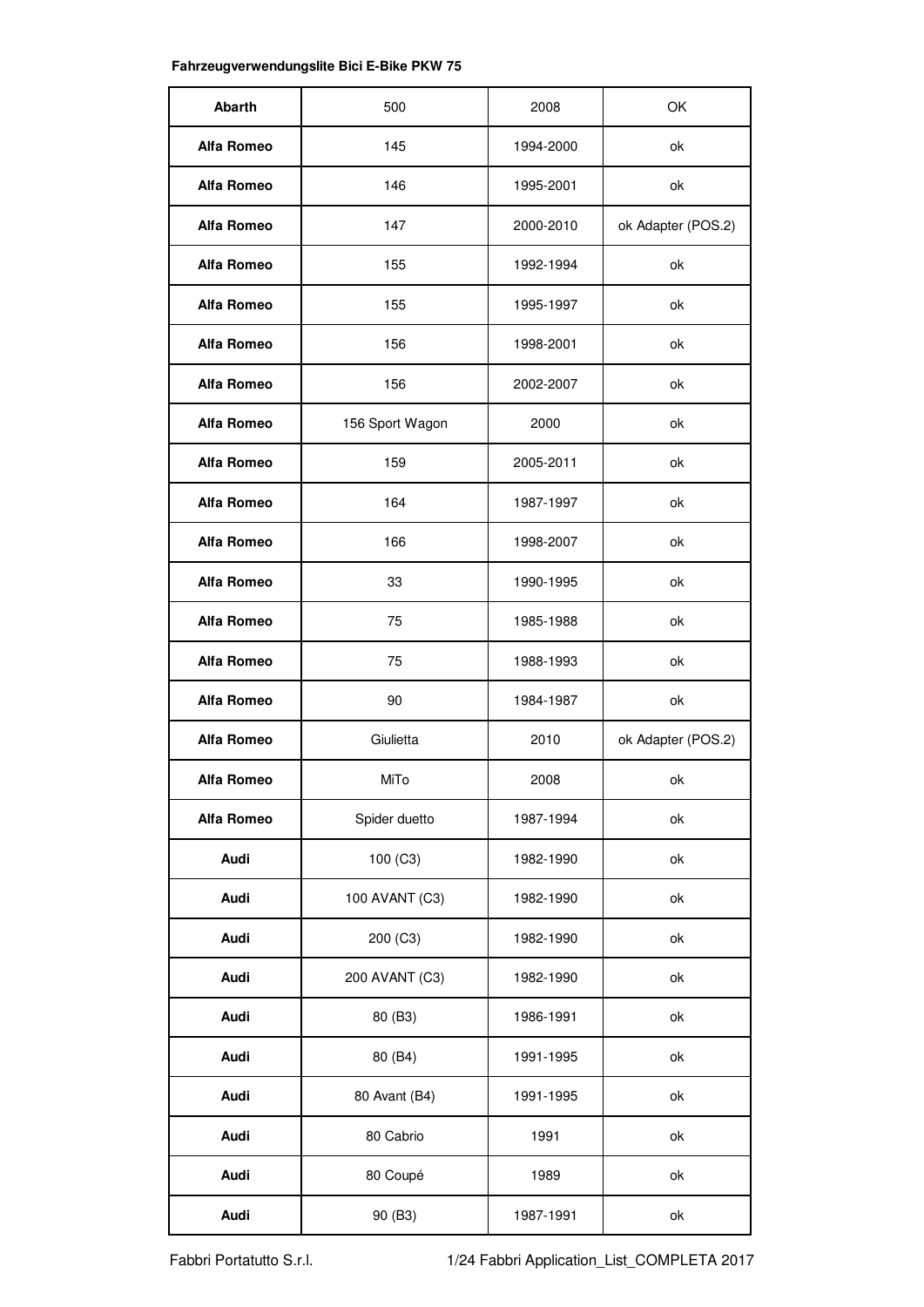| Audi | A1 Sportback (8X) | 2012      | ok Adapter (POS.1)          |
|------|-------------------|-----------|-----------------------------|
| Audi | A3 (8L)           | 1996-2003 | ok                          |
| Audi | A3 (8P-8PA)       | 2012      | ok Adapter (POS.1)          |
| Audi | A3 (8P-8PA)       | 2003-2012 | ok Adapter (POS.2)          |
| Audi | A3 Sportback (8V) | 2012      | ok Adapter (POS.1)          |
| Audi | A3 Sportback 4P   | 2014-2015 | ok                          |
| Audi | A <sub>4</sub>    | 1994-2000 | ok                          |
| Audi | A <sub>4</sub>    | 2000-2004 | ok                          |
| Audi | A <sub>4</sub>    | 2004-2008 | ok                          |
| Audi | A <sub>4</sub>    | 2012      | ok                          |
| Audi | A4 Allroad        | 2009-2011 | ok Adapter (POS.2)          |
| Audi | A4 Allroad        | 2012      | ok Adapter (POS.2)          |
| Audi | A4 Avant          | 1994-2000 | ok                          |
| Audi | A4 Avant          | 2000-2004 | ok                          |
| Audi | A4 Avant          | 2012-2015 | ok                          |
| Audi | A4 Avant          | 11/2015   | OK                          |
| Audi | A4 Avant          | 2004-2008 | ok Adapter (POS.2)          |
| Audi | A4 Avant          | 2007-2011 | ok Adapter (POS.2)          |
| Audi | A4 Cabrio         | 2002      | ok                          |
| Audi | A <sub>5</sub>    | 07/2011>  | No                          |
| Audi | A5 Cabrio         | 2012      | ok                          |
| Audi | A6 (C4)           | 1994-1997 | ok                          |
| Audi | A6 (C5)           | 2000-2004 | ok                          |
| Audi | A6 (C6)           | 2004-2012 | ok                          |
| Audi | A6 (C7)           | 2011      | ok                          |
| Audi | A6 Allroad        | 2006-2008 | ok Adapter<br>(POS.2+POS.3) |
| Audi | A6 Avant          | 1994-1997 | ok                          |
| Audi | A6 Avant          | 2011      | ok Adapter (POS.1)          |
| Audi | A6 Avant          | 2004-2012 | ok Adapter<br>(POS.2+POS.3) |
| Audi | A <sub>8</sub>    | 1994      | ok                          |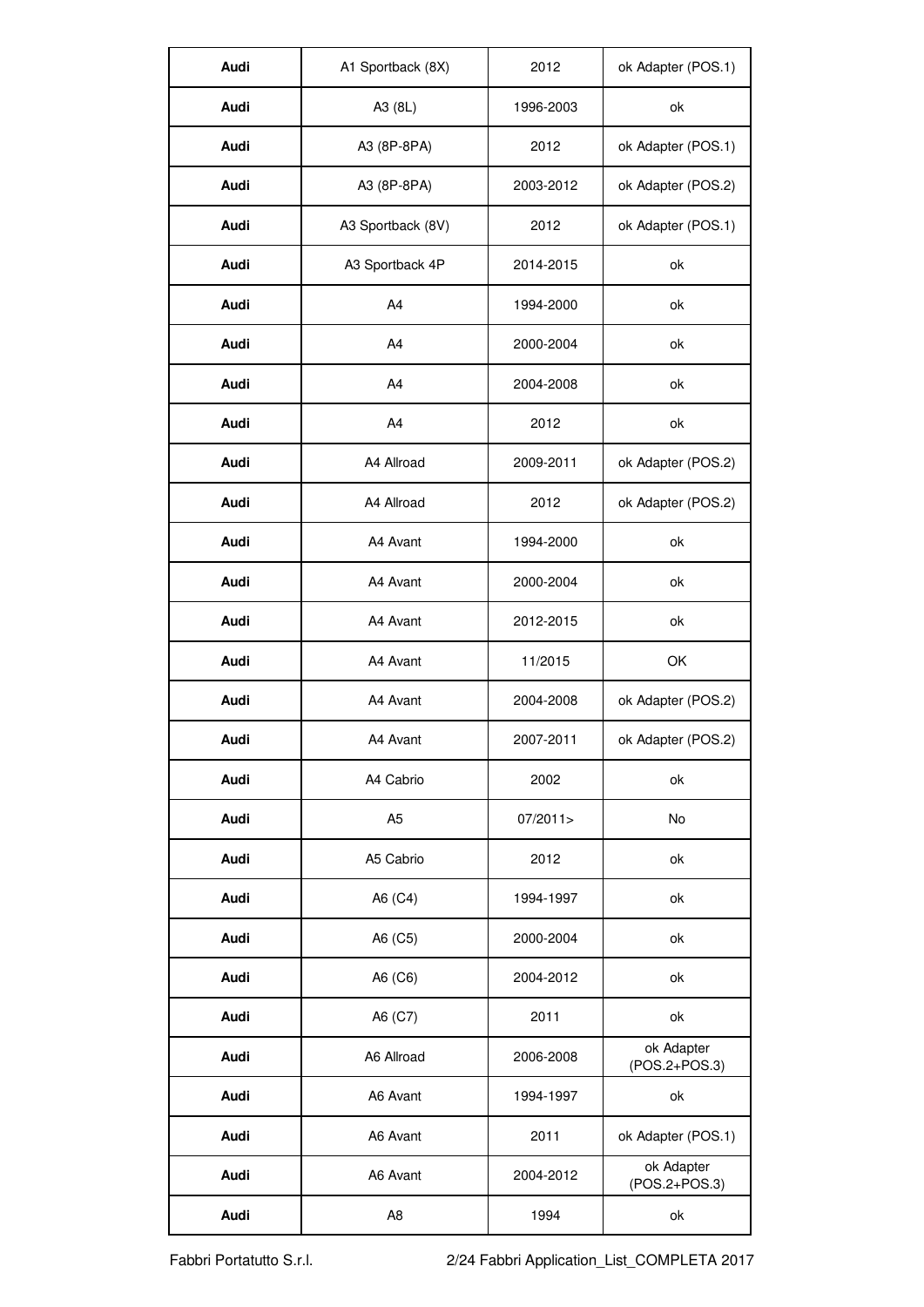| Audi          | Q <sub>5</sub>          | 2012      | ok Adapter (POS.1) |
|---------------|-------------------------|-----------|--------------------|
| Audi          | RS4 Avant               | 2000      | ok                 |
| <b>Austin</b> | Maestro MG              | 1983-1994 | ok                 |
| Austin        | Metro                   | 1980-1990 | ok                 |
| Austin        | Mini                    | 1959-2000 | ok                 |
| Austin        | Montego MG SW           | 1984-1994 | ok                 |
| Autobianchi   | A112                    | 1969-1986 | ok                 |
| Autobianchi   | Y10                     | 1985-1995 | ok                 |
| <b>Bmw</b>    | Serie 1 (E87)           | 2004      | ok Adapter (POS.2) |
| <b>Bmw</b>    | Serie 1 (F20)           | 2011      | ok Adapter (POS.2) |
| <b>Bmw</b>    | Serie 1 Cabrio          | 2007      | ok                 |
| <b>Bmw</b>    | Serie 1 Coupé           | 2007      | ok Adapter (POS.2) |
| <b>Bmw</b>    | Serie 3 (E30)           | 1982-1994 | ok                 |
| <b>Bmw</b>    | Serie 3 (E36)           | 1990-2001 | ok                 |
| <b>Bmw</b>    | Serie 3 (E46)           | 1998-2006 | ok                 |
| <b>Bmw</b>    | Serie 3 (E90)           | 2005-2009 | ok                 |
| <b>Bmw</b>    | Serie 3 (F30)           | 2011      | ok                 |
| <b>Bmw</b>    | Serie 3 Cabriolet (E36) | 1993      | ok                 |
| <b>Bmw</b>    | Serie 3 Cabriolet (E93) | 2007      | ok                 |
| <b>Bmw</b>    | Serie 3 Compact (E36/5) | 1994-2000 | ok                 |
| <b>Bmw</b>    | Serie 3 Coupé (E30)     | 1987      | ok                 |
| <b>Bmw</b>    | Serie 3 Coupé (E92)     | 2007      | ok                 |
| <b>Bmw</b>    | Serie 3 Touring (E30)   | 1987      | ok                 |
| <b>Bmw</b>    | Serie 3 Touring (E36)   | 1995-1999 | ok                 |
| <b>Bmw</b>    | Serie 5 (E39)           | 1996-2003 | ok                 |
| <b>Bmw</b>    | Serie 5 (E60)           | 2003-2010 | ok                 |
| <b>Bmw</b>    | Serie 5 (F10)           | 2010      | ok                 |
| <b>Bmw</b>    | Serie 5 Touring (E34)   | 1998-1995 | ok                 |
| <b>Bmw</b>    | Serie 5 Touring (E60)   | 2003-2010 | ok                 |
| <b>Bmw</b>    | Serie 7 (E23)           | 1977-1986 | ok                 |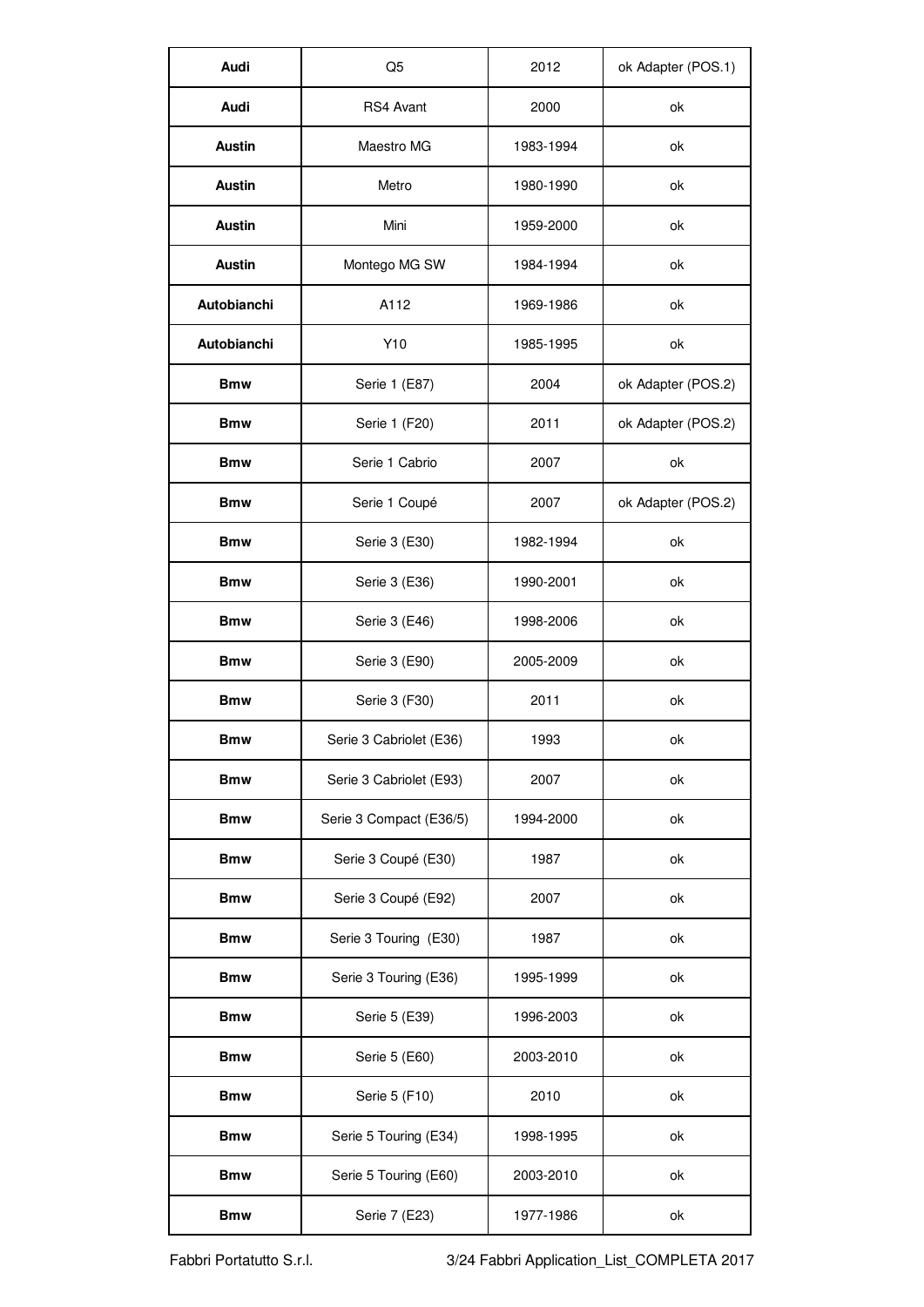| <b>Bmw</b>            | Serie 7 (E65-F66-F67-F68) | 2001-2008       | ok                 |
|-----------------------|---------------------------|-----------------|--------------------|
| <b>Bmw</b>            | Serie 7 (F01-F02)         | 2008            | ok                 |
| <b>Bmw</b>            | X1                        | 10/2009-10/2015 | ok Adapter (POS.2) |
| <b>Bmw</b>            | Z <sub>3</sub>            | 1995-2002       | ok                 |
| Cadillac              | <b>BLS</b>                | 2005-2010       | ok                 |
| Chevrolet             | Cruze                     | 2009            | ok                 |
| Chevrolet             | Cruze SW                  | 2012            | ok                 |
| Chevrolet             | Evanda                    | 2000-2006       | ok                 |
| Chevrolet             | Spark                     | 2010            | ok Adapter (POS.2) |
| Chevrolet             | Trax                      | 2013            | ok Adapter (POS.2) |
| Chevrolet             | Aveo                      | 2006            | ok Adapter (POS.2) |
| Chevrolet /<br>Daewoo | Matiz (M100)              | 2004-2007       | ok                 |
| Chevrolet /<br>Daewoo | Matiz (M200)              | 2005-2010       | ok Adapter (POS.2) |
| Chevrolet/Daewoo      | Nubira (J200) - SW        | 2005-2009       | ok Adapter (POS.2) |
| Chrysler              | 300C Touring              | 2005-2011       | ok Adapter (POS.2) |
| Chrysler              | Neon (I)                  | 1995-1999       | ok                 |
| Chrysler              | PT Cruiser                | 2000-2010       | ok                 |
| Chrysler              | Sebring JR                | 2006            | ok                 |
| Chrysler / Dodge      | Stratus (I)               | 1995-2000       | ok                 |
| Citroën               | AX                        | 1986-1998       | ok                 |
| Citroën               | Berlingo (MK1)            | 1996-2010       | ok Adapter (POS.3) |
| Citroën               | Berlingo (MK2)            | 2008            | ok                 |
| Citroën               | <b>BX</b>                 | 1982-1994       | ok                 |
| Citroën               | <b>BX</b> Break           | 1982-1994       | ok                 |
| Citroën               | C3 (MK2)                  | 2009            | ok Adapter (POS.2) |
| Citroën               | C3 Picasso                | 2008            | ok                 |
| Citroën               | C4 (MK1)                  | 2004-2010       | ok Adapter (POS.2) |
| Citroën               | C4 (MK2)                  | 2010            | ok Adapter (POS.2) |
| Citroën               | C4 Crossover              | 2012            | ok Adapter (POS.3) |
| Citroën               | C5 (MK1)                  | 2000-2008       | ok Adapter (POS.1) |

Fabbri Portatutto S.r.l. 4/24 Fabbri Application\_List\_COMPLETA 2017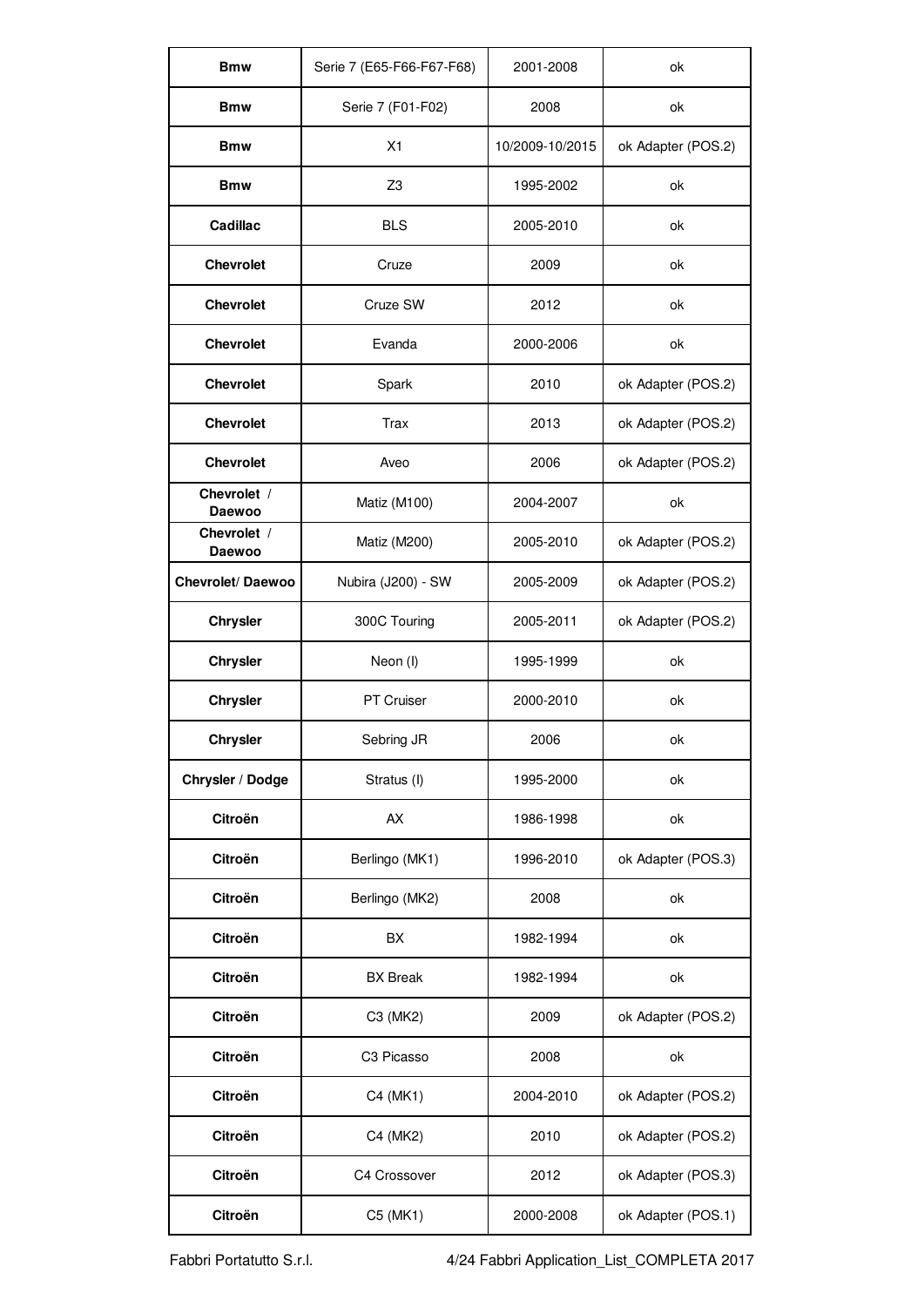| Citroën            | C5 (Mk2)           | 2008      | ok                          |
|--------------------|--------------------|-----------|-----------------------------|
| Citroën            | C5 Break (MK1)     | 2000-2008 | ok Adapter<br>(POS.1+POS.2) |
| Citroën            | C-Crosser          | 2007-2012 | ok Adapter<br>(POS.2+POS.3) |
| Citroën            | DS <sub>3</sub>    | 2012      | ok Adapter (POS.2)          |
| Citroën            | Nemo               | 2008      | ok Adapter (POS.2)          |
| Citroën            | Saxo               | 1996      | ok                          |
| Citroën            | Xantia             | 1993-2002 | ok                          |
| Citroën            | Xantia Break       | 1993-2002 | ok                          |
| Citroën            | XM                 | 1989-2000 | ok                          |
| Citroën            | <b>XSara Break</b> | 1997-2006 | ok                          |
| Citroën            | ZX                 | 1991-1998 | ok                          |
| Citroën            | <b>ZX Break</b>    | 1994-1998 | ok                          |
| Dacia              | Duster             | 2010      | ok                          |
| Dacia              | Duster             | 2013      | ok                          |
| Dacia              | Logan MCV          | 2007      | ok Adat(POS.2)              |
| Dacia              | Sandero            | 2008-2012 | ok                          |
| Daewoo             | Espero             | 1995      | ok                          |
| Daewoo             | LAS                | 1997      | ok                          |
| Daewoo             | Leganza            | 1997      | ok                          |
| Daewoo / Chevrolet | Matiz (M100)       | 1998-2004 | ok                          |
| Daewoo / Chevrolet | Nexia (II)         | 1994      | ok                          |
| Daewoo / Chevrolet | Nubira (I)         | 1997-2004 | ok                          |
| Daewoo / Chevrolet | Nubira (I) SW      | 1997-2004 | ok                          |
| Dahiatsu           | Trevis (II)        | 2004-2010 | ok Adapter (POS.2)          |
| Daihatsu           | Applause           | 1989-2000 | ok                          |
| Daihatsu           | Charade            | 1993      | ok                          |
| Daihatsu           | Cuore              | 1995-1999 | ok                          |
| Daihatsu           | Sirion (I)         | 1998-2005 | ok Adapter (POS.2)          |
| Dodge              | Journey            | 2008      | ok                          |
| Dodge              | Nitro              | 2006-2011 | ok                          |

Fabbri Portatutto S.r.l. 5/24 Fabbri Application\_List\_COMPLETA 2017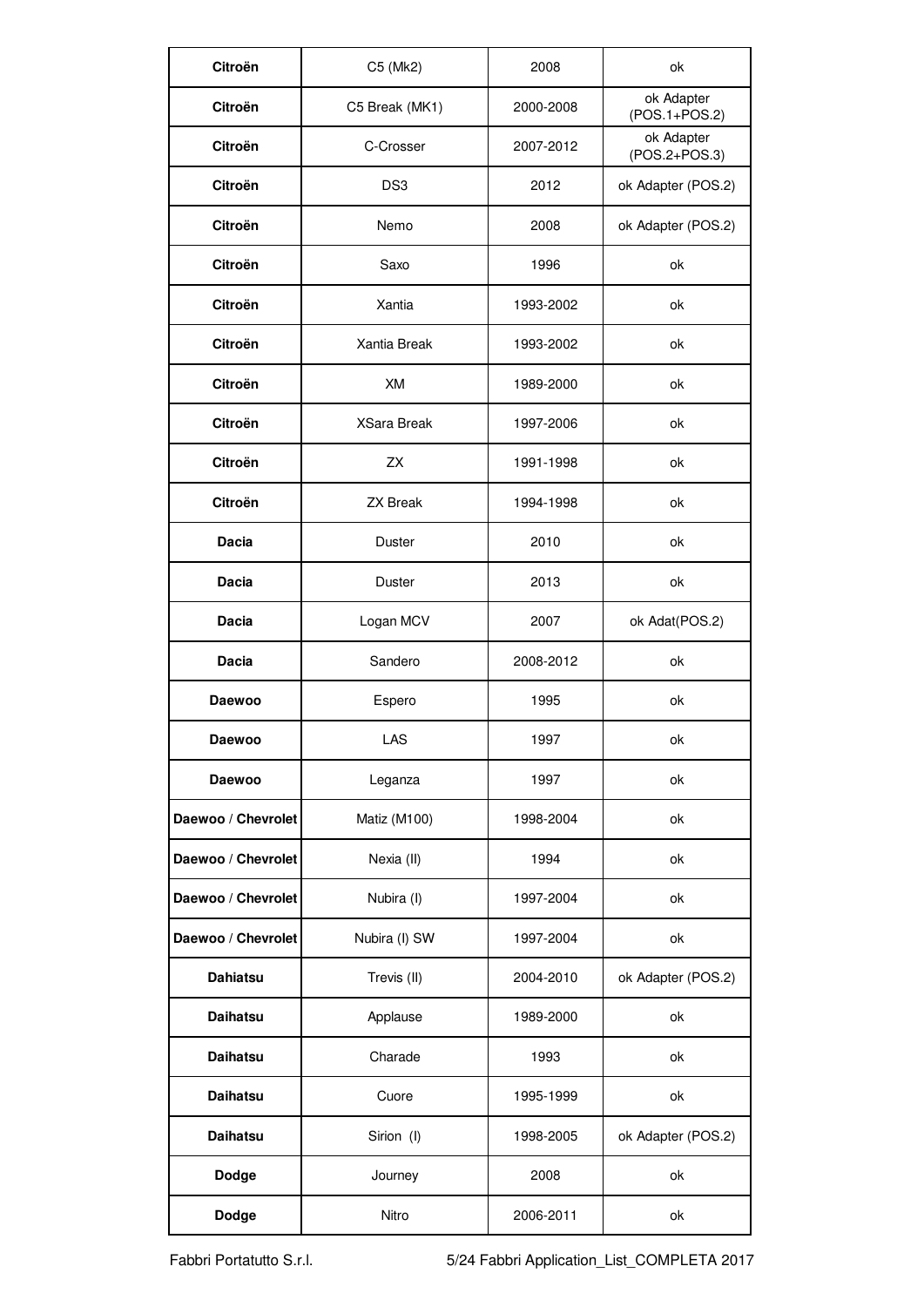| Fiat | Panda (319)        | 2012      | ok                           |
|------|--------------------|-----------|------------------------------|
| Fiat | Panda Cross        | 2007      | OK                           |
| Fiat | Panda Cross        | 2014      | OK                           |
| Fiat | Punto (188)        | 1999-2003 | ok Adapter (POS.2)           |
| Fiat | Qubo               | 2008      | ok Adapter (POS.2)           |
| Fiat | 500 L              | 2012      | ok Adapter (POS.1)           |
| Fiat | 500 L Trekking     | 2012      | ok Adapter (POS.1)           |
| Fiat | 500 X              | 2014      | NO                           |
| Fiat | <b>Brava</b>       | 1995-2001 | ok                           |
| Fiat | Bravo              | 1995-2001 | ok                           |
| Fiat | Bravo              | 2007      | ok                           |
| Fiat | Bravo              | 2011      | ok                           |
| Fiat | Cinquecento        | 1991-1998 | ok                           |
| Fiat | Croma              | 1985-1996 | ok                           |
| Fiat | Croma              | 2005-2010 | ok Adapter (POS.2)           |
| Fiat | Doblò (II)         | 2009-2013 | ok Adapter<br>(POS.1+POS. 3) |
| Fiat | Duna               | 1987-1991 | ok                           |
| Fiat | Fiorino            | 2007      | ok Adapter (POS.2)           |
| Fiat | Freemont           | 2011      | ok                           |
| Fiat | Grande Punto (199) | 2005-2012 | ok                           |
| Fiat | Idea               | 2003      | ok                           |
| Fiat | Marea              | 1996-2007 | ok                           |
| Fiat | Palio Weekend      | 1996      | ok                           |
| Fiat | Panda (141)        | 1980-1985 | ok                           |
| Fiat | Punto (176)        | 1993-1999 | ok                           |
| Fiat | Punto Evo (199)    | 2009      | ok                           |
| Fiat | Regata             | 1986      | ok                           |
| Fiat | Regata Weekend     | 1986      | ok                           |
| Fiat | Sedici             | 2005      | ok Adapter (POS.2)           |
| Fiat | Seicento           | 1998-2000 | ok                           |

Fabbri Portatutto S.r.l. 6/24 Fabbri Application\_List\_COMPLETA 2017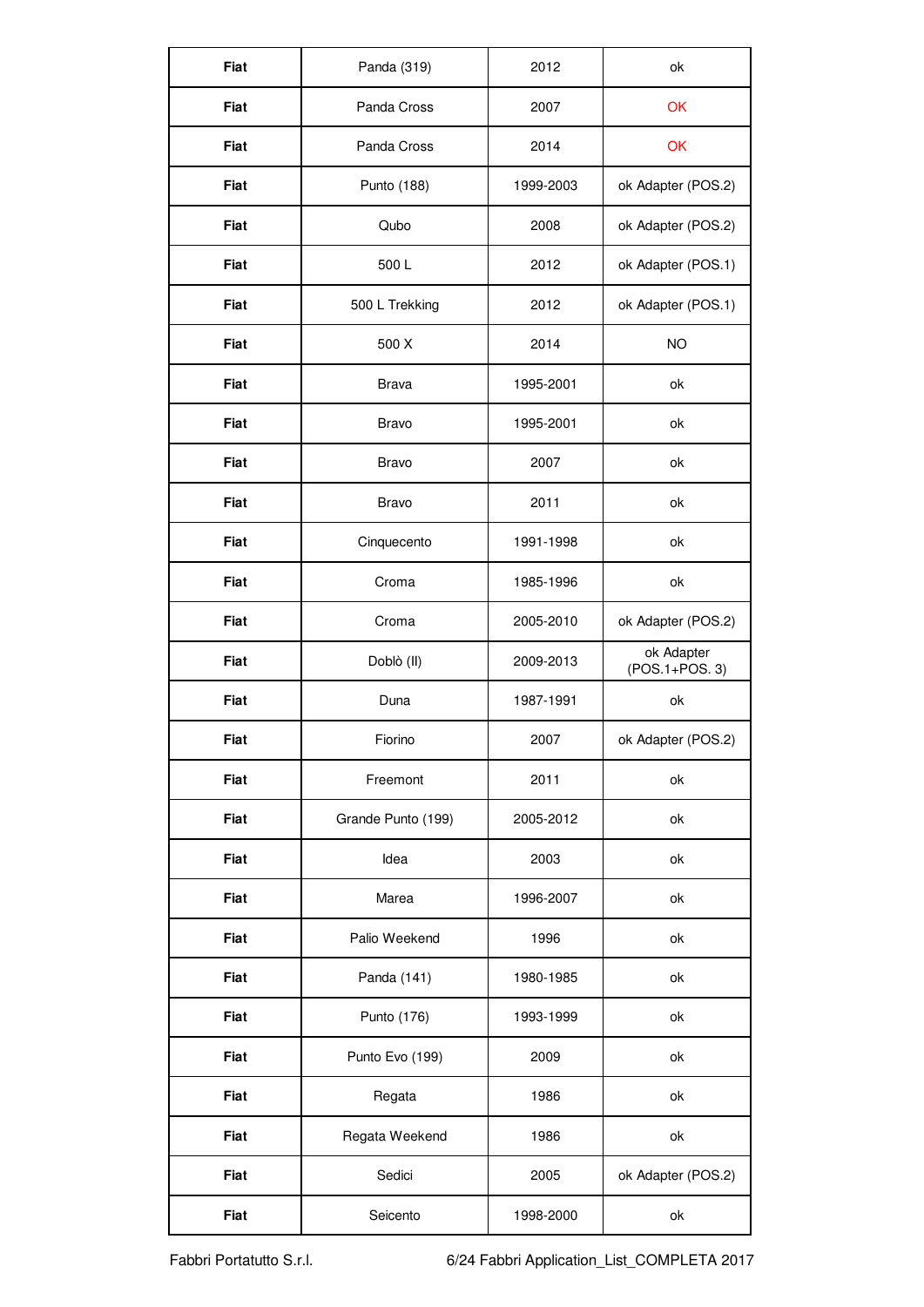| Fiat | Stilo             | 2001        | ok                          |
|------|-------------------|-------------|-----------------------------|
| Fiat | Stilo Multiwagon  | 2002        | ok Adapter<br>(POS.2+POS.3) |
| Fiat | Tempra            | 1990-1996   | ok                          |
| Fiat | Tipo (II)         | 1993-1995   | ok                          |
| Fiat | Tipo SW           | 09/2016>    | NO                          |
| Fiat | Uno $($ l $)$     | 1983-1989   | ok                          |
| Ford | C Max (I)         | 2007-2010   | ok Adapter (POS.1)          |
| Ford | Edge              | 07/2016>    | NO                          |
| Ford | Escort (III)      | 1980-1990   | ok                          |
| Ford | Escort IV)        | 1990-2000   | ok                          |
| Ford | Escort SW         | 1983        | ok                          |
| Ford | Fiesta (MKII)     | 1983-1989   | ok                          |
| Ford | Fiesta (MKV)      | 2002-2008   | ok                          |
| Ford | Focus (I)         | 1998-2004   | ok                          |
| Ford | Focus (II)        | 2004-2011   | ok                          |
| Ford | Focus (III)       | 2011        | ok                          |
| Ford | Focus SW (I)      | 1998-2004   | ok                          |
| Ford | Focus SW (III)    | 2011        | ok Adapter<br>(POS.2+POS.3) |
| Ford | Focus SW (lv)     | 2014        | ok Adapter<br>(POS.2+POS.3) |
| Ford | Fusion            | 2002        | ok                          |
| Ford | Galaxy            | 2010        | ok Adapter<br>(POS.2+POS.3) |
| Ford | Galaxy            | 2015        | ok Adapter<br>(POS.2+POS.3) |
| Ford | KA(I)             | 1996-2008   | ok                          |
| Ford | KA (II)           | 2008        | ok Adapter (POS.2)          |
| Ford | Kuga (I)          | 2008-2013   | ok Adapter<br>(POS.1+POS.2) |
| Ford | Kuga (II)         | 03/2013>    | ok Adapter<br>(POS.2+POS.3) |
| Ford | Mondeo (I)        | 1993-2000   | ok (4P)                     |
| Ford | Mondeo (II)       | 2000-2007   | ok                          |
| Ford | Mondeo SW Turnier | 1993-2000   | ok                          |
| Ford | Mondeo SW Turnier | 01/01-04/07 | Ok adapter (Pos.2)          |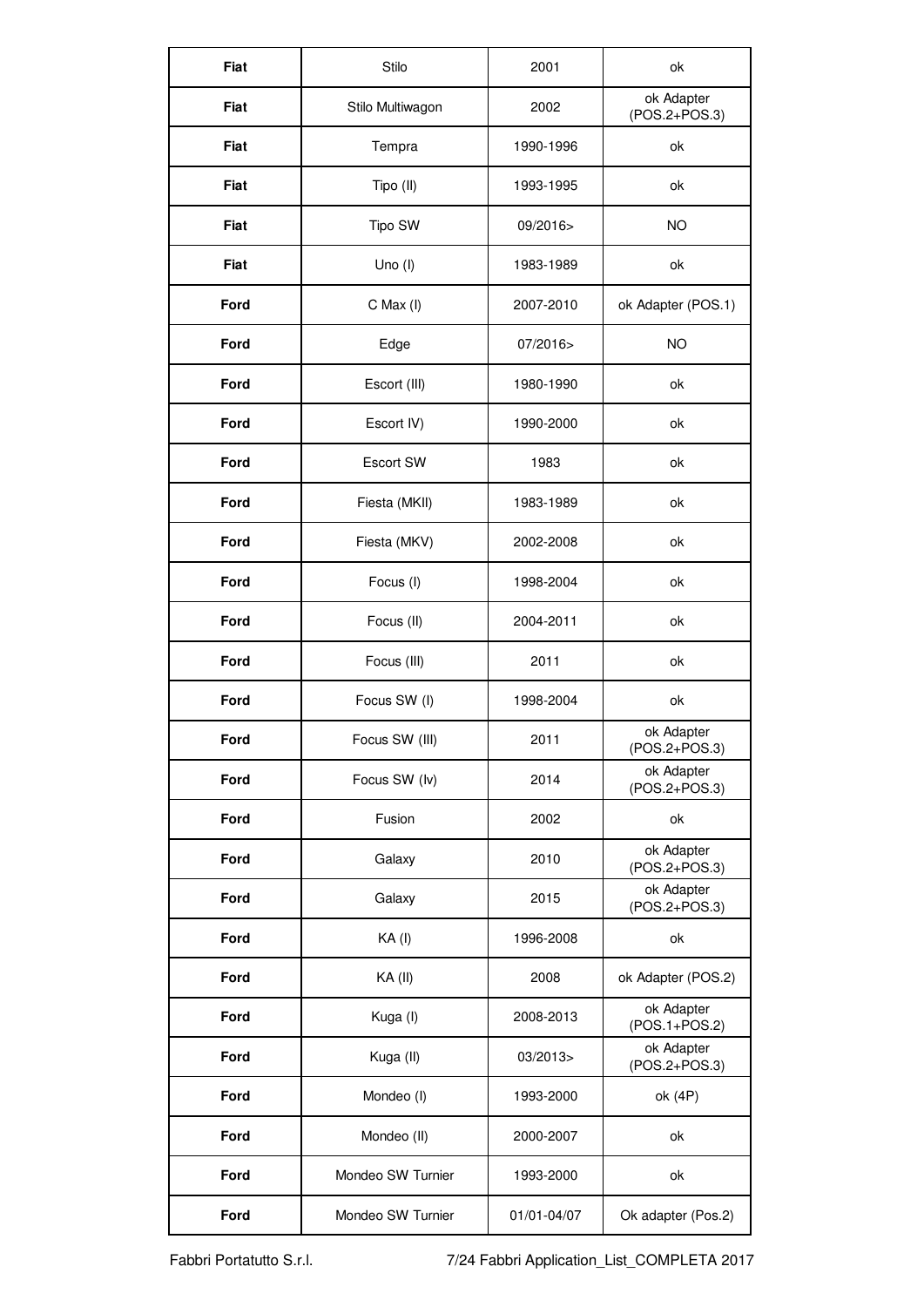| Ford              | Mondeo SW Turnier      | 05/07-10/14 | ok Adapter<br>(POS.2+POS.3) |
|-------------------|------------------------|-------------|-----------------------------|
| Ford              | Mondeo SW Turnier      | 2011-2013   | ok Adapter<br>(POS.2+POS.3) |
| Ford              | Orion (I)              | 1983-1986   | ok                          |
| Ford              | Orion (II)             | 1990-1993   | ok                          |
| Ford              | S Max                  | 2010-2014   | ok Adapter<br>(POS.2+POS.3) |
| Ford              | S Max                  | 2015        | ok Adapter<br>(POS.2+POS.3) |
| Ford              | S Max                  | 2006        | ok Adapter (POS.3)          |
| Ford              | Scorpio (I)            | 1985-1992   | ok                          |
| Ford              | Scorpio SW Turnier     | 1992-1995   | ok                          |
| Ford              | Sierra (I)             | 1982-1987   | ok                          |
| Ford              | Sierra SW              | 1982        | ok                          |
| <b>Great Wall</b> | HOVER <sub>5</sub>     | 2011        | ok                          |
| Honda             | Accord (IV)            | 1990-1993   | ok                          |
| Honda             | Accord Coupé           | 1997        | ok                          |
| Honda             | Accord Sedan           | 1982-1987   | ok                          |
| Honda             | Accord Sedan           | 1993        | ok                          |
| Honda             | Accord Sedan           | 1999        | ok                          |
| Honda             | Civic (III)            | 1984-1987   | ok                          |
| Honda             | Civic (V)              | 1991-1995   | ok                          |
| Honda             | Civic Sedan            | 1992        | ok Adapter (POS.1)          |
| Honda             | Concerto               | 1985-1990   | ok                          |
| Honda             | CR-V (III)             | 2007-2009   | ok Adapter (POS.2+3)        |
| Honda             | CR-V (III)             | 2010-2011   | ok Adapter (POS.2+3)        |
| Honda             | CR-V (IV)              | 2012-2014   | ok Adapter (POS.2+3)        |
| Honda             | CR-V (IV)              | 2015        | ok Adapter (POS.2+3)        |
| Honda             | Accord (VII)           | 2002-2007   | ok                          |
| Honda             | <b>Accord Aerodeck</b> | 1986-1991   | ok                          |
| Honda             | <b>Accord Aerodeck</b> | 1994-1997   | ok                          |
| Honda             | CRX                    | 1983-1998   | ok                          |
| Honda             | HR-V                   | 1999-2005   | ok Adapter (POS.2)          |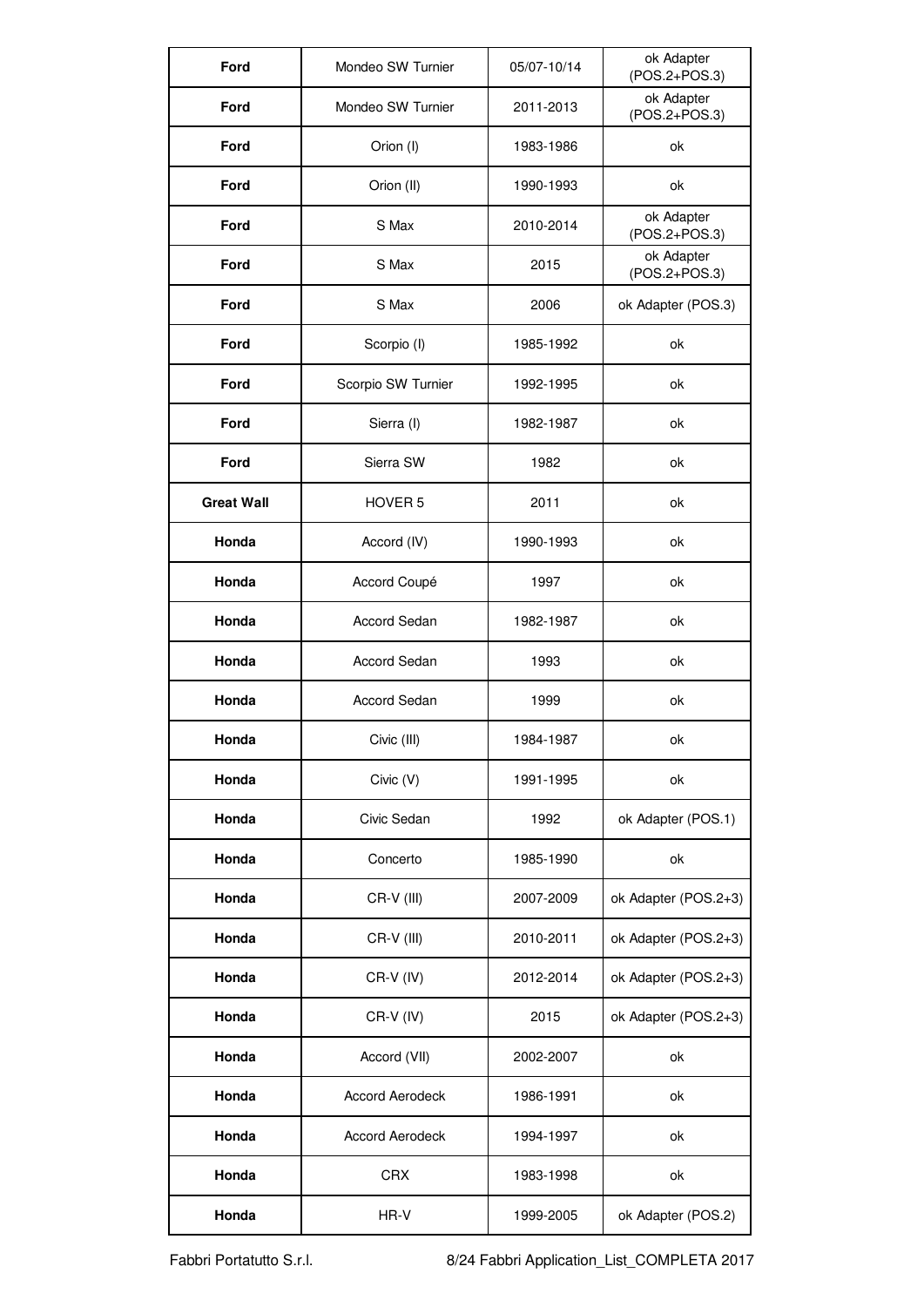| Honda   | Jazz (I)               | 2002-2008 | ok                          |
|---------|------------------------|-----------|-----------------------------|
| Honda   | Jazz (II)              | 2008      | ok Adapter (POS.2)          |
| Honda   | Legend (IV)            | 2004      | ok                          |
| Honda   | Legend Sedan           | 1988-1994 | ok                          |
| Honda   | Logo                   | 1996-2001 | ok                          |
| Honda   | Prelude (V)            | 1996-2001 | ok                          |
| Honda   | Stream (I)             | 2000-2006 | ok                          |
| Hyundai | Accent (MC)            | 2005      | ok                          |
| Hyundai | Accent (X3)            | 1995-1999 | ok                          |
| Hyundai | Atos                   | 1997-2008 | ok                          |
| Hyundai | Coupé (RD)             | 1996-2001 | ok                          |
| Hyundai | Excel                  | 1994      | ok                          |
| Hyundai | Genesis Coupé          | 2011      | ok                          |
| Hyundai | Grandeur (XG)          | 1998-2005 | ok                          |
| Hyundai | i10 (IA)               | 2014      | ok Adapter (POS.2)          |
| Hyundai | i10 (PA)               | 2008-2013 | ok                          |
| Hyundai | i20                    | 2008      | ok                          |
| Hyundai | i20                    | 2015      | ok Adapter (POS.2)          |
| Hyundai | i20 Restyling          | 2012      | ok Adapter (POS.2)          |
| Hyundai | i30 (FD)               | 2007-2012 | ok Adapter (POS.2)          |
| Hyundai | i30 (GD)               | 2012-2014 | ok Adapter (POS.1)          |
| Hyundai | i30 CW (FD)            | 2007-2012 | ok                          |
| Hyundai | iX20                   | 2010-2014 | ok                          |
| Hyundai | iX20                   | 2015      | ok                          |
| Hyundai | iX35                   | 2009      | ok Adapter<br>(POS.1+POS.2) |
| Hyundai | Lantra/Elantra (J1)    | 1991-1995 | ok                          |
| Hyundai | Lantra/Elantra SW (J2) | 1995-2000 | ok                          |
| Hyundai | Pony (II)              | 1982-1988 | ok                          |
| Hyundai | Santamo                | 2000      | ok                          |
| Hyundai | Sonata (Y1)            | 1987-1993 | ok                          |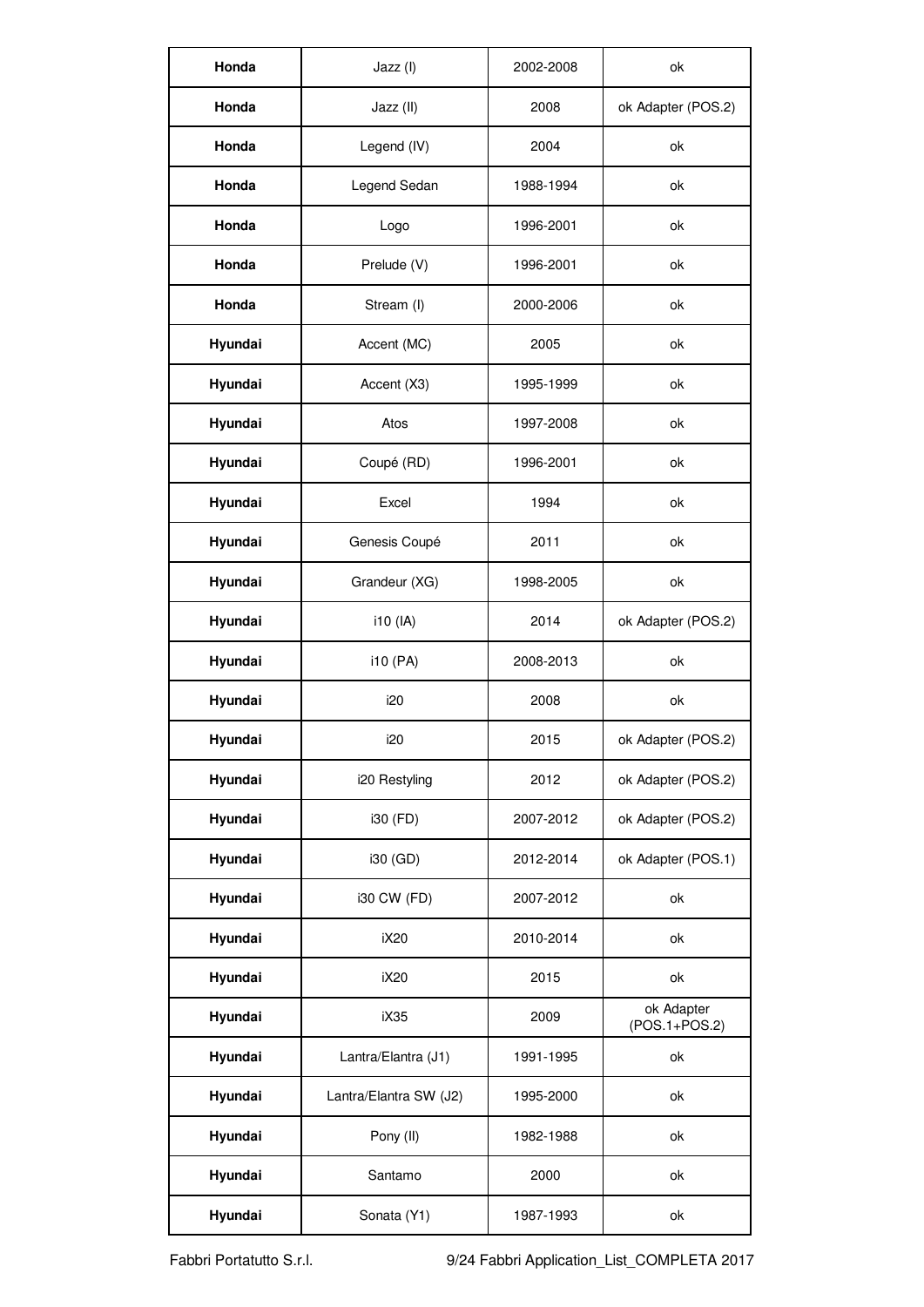| Hyundai   | Sonata-Sonica (EF)     | 1998-2005 | ok                          |
|-----------|------------------------|-----------|-----------------------------|
| Hyundai   | Sonata-Sonica (Y2)     | 1993-1998 | ok                          |
| Hyundai   | Terracan               | 2002-2006 | ok                          |
| Hyundai   | Tucson                 | 2015      | ok Adapter pos.3            |
| Innocenti | Elba                   | 1991-1997 | ok                          |
| Innocenti | Koral                  | 1990      | ok                          |
| Innocenti | Small                  | 1990      | ok                          |
| Jaguar    | S Type                 | 1999-2008 | ok                          |
| Jaguar    | XJ 40                  | 1986-1994 | ok                          |
| Jaguar    | X-Type                 | 2001-2009 | ok                          |
| Jeep      | Cherokee               | 2014      | ok Adapter<br>(POS.2+POS.3) |
| Jeep      | Cherokee (KJ)          | 2002-2008 | ok Adapter (POS.2)          |
| Jeep      | Cherokee (XJ)          | 1984-2001 | ok                          |
| Jeep      | Compass                | 2007      | ok                          |
| Jeep      | Compass                | 2011      | ok                          |
| Jeep      | Grand Cherokee         | 2014      | ok Adapter (POS.2)          |
| Jeep      | Grand Cherokee (WK-WH) | 2005-2010 | ok                          |
| Jeep      | Grand Cherokee (ZJ-ZG) | 1993-1999 | ok                          |
| Jeep      | Patriot                | 2007-2012 | ok                          |
| Jeep      | Renegade               | 2014      | ok Adapter (POS.1)          |
| Kia       | Carens                 | 1999-2002 | ok                          |
| Kia       | Cee'd (ED)             | 2006-2012 | ok Adapter (POS.2)          |
| Kia       | Cee'd (EU)             | 2012      | ok Adapter<br>(POS.1+POS.2) |
| Kia       | Niro                   | 2016      | ok Adapter (POS.2)          |
| Kia       | Picanto                | 2004-2011 | ok Adapter (POS.2)          |
| Kia       | Picanto                | 2011      | ok Adapter (POS.2)          |
| Kia       | Pride                  | 1998      | ok                          |
| Kia       | Rio                    | 2011      | ok                          |
| Kia       | Rio                    | 2005      | ok Adapter (POS.2)          |
| Kia       | Carens                 | 2002-2006 | ok                          |

Fabbri Portatutto S.r.l. 10/24Fabbri Application\_List\_COMPLETA 2017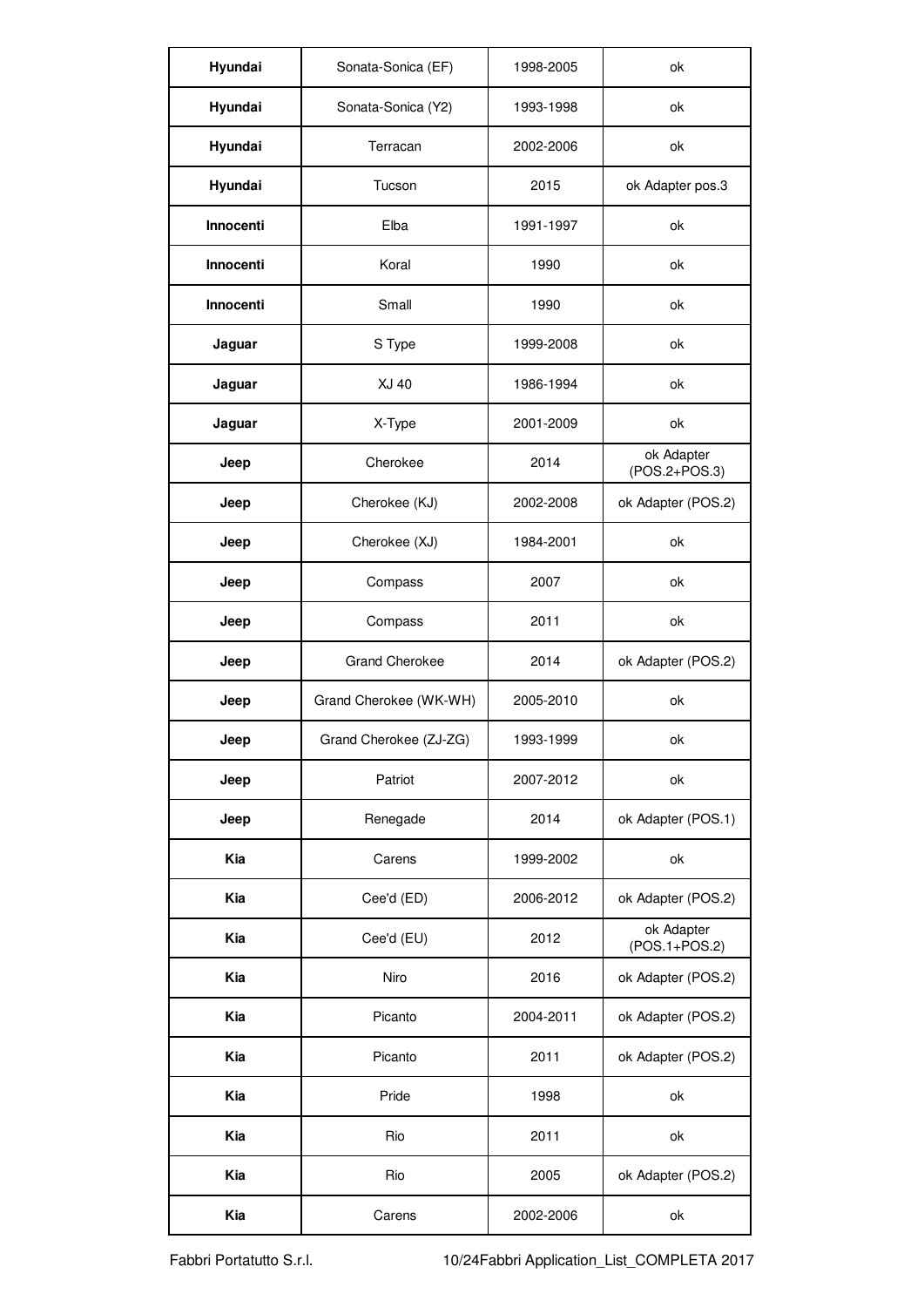| Kia<br>Cee'd Sporty Wagon<br>2007<br>ok                           | ok Adapter (POS.2) |
|-------------------------------------------------------------------|--------------------|
|                                                                   |                    |
| Kia<br>Cee'd Sporty Wagon<br>2012<br>ok Adapter (POS.2)           |                    |
| Kia<br>Cerato<br>ok Adapter (POS.2)<br>2005                       |                    |
| Kia<br>Clarus<br>1997<br>ok                                       |                    |
| Kia<br>Joice<br>1999-2003<br>ok                                   |                    |
| Kia<br>Opirus<br>2003<br>ok                                       |                    |
| Kia<br>Pride SW<br>1998<br>ok                                     |                    |
| Kia<br>Sephia<br>1993<br>ok                                       |                    |
| Kia<br>Soul<br>ok Adapter (POS.2)<br>2008                         |                    |
| Kia<br>Soul<br>ok Adapter (POS.2)<br>2014                         |                    |
| Kia<br>Sportage<br>2013-2015<br>ok                                |                    |
| Kia<br>ok adapter (POS 2)<br>Sportage<br>2016                     |                    |
| Kia<br>Sportage (SL)<br>ok Adapter (POS.1)<br>2010                |                    |
| Kia<br>Venga<br>2010<br>ok                                        |                    |
| Kia<br>Venga 5P<br>ok Adapter (POS.2)<br>2013                     |                    |
| Niva<br>Lada<br>1996<br>ok                                        |                    |
| Lada<br>Samara<br>1996<br>ok                                      |                    |
|                                                                   |                    |
| Lancia<br>Dedra<br>1989<br>ok                                     |                    |
| Dedra SW<br>1994-1999<br>Lancia<br>ok                             |                    |
| Lancia<br>1993-1999<br>Delta (II)<br>ok                           |                    |
| OK Adapter<br>Delta eco chic<br>2014<br>Lancia<br>$(Pos.1+Pos.2)$ |                    |
| 1994-2001<br>Lancia<br>Κ<br>ok                                    |                    |
| K Coupé<br>Lancia<br>1996<br>ok                                   |                    |
| Lancia<br>K SW<br>1996<br>ok                                      |                    |
| Lancia<br>ok Adapter (POS.2)<br>Lybra<br>1999-2005                |                    |
| Lancia<br>Musa<br>2004<br>ok                                      |                    |
| Lancia<br>Musa<br>2007-2012<br>ok Adapter (POS.3)                 |                    |
| Lancia<br>Prisma<br>1982-1989<br>ok                               |                    |

Fabbri Portatutto S.r.l. 11/24Fabbri Application\_List\_COMPLETA 2017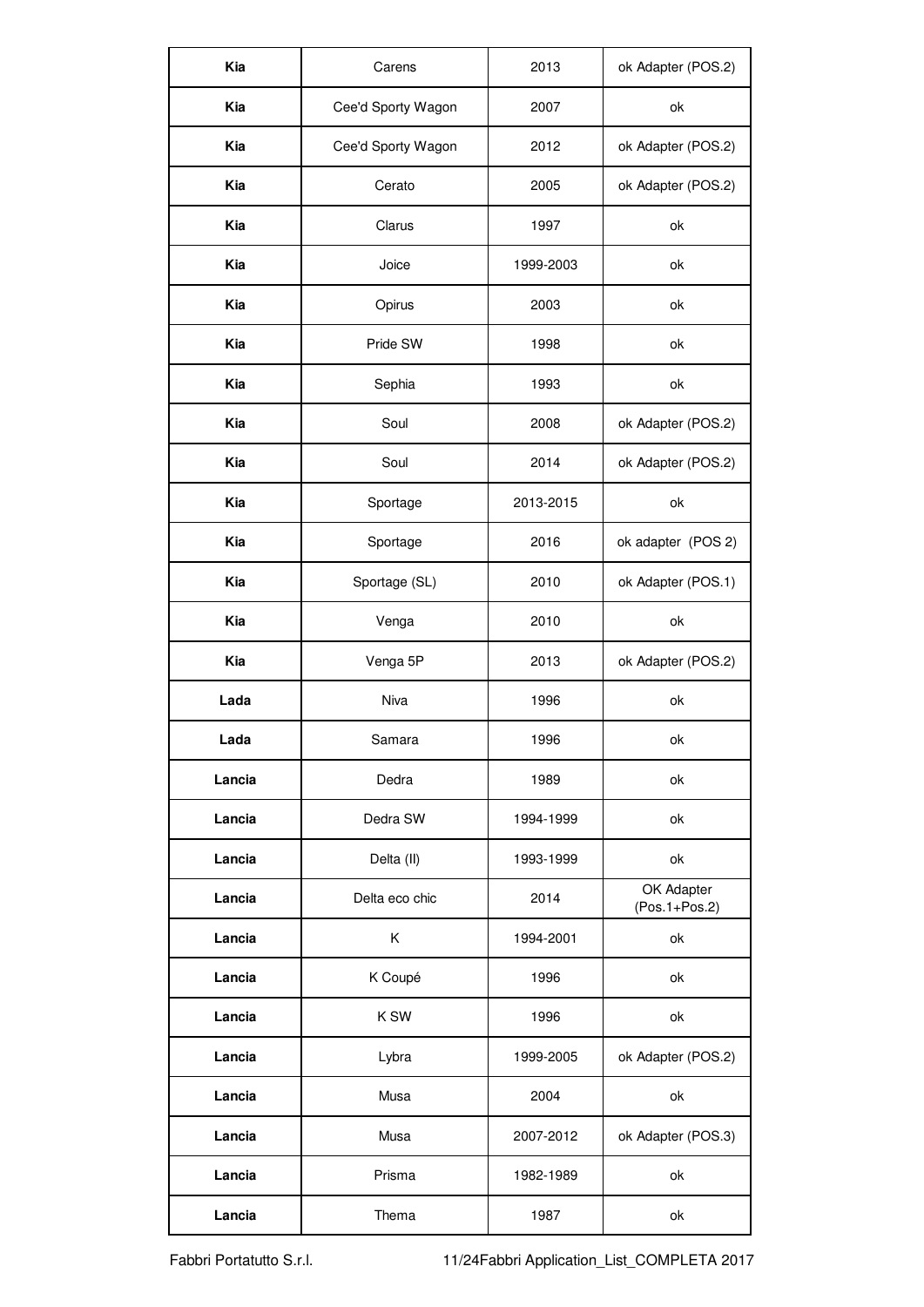| Lancia            | Thema           | 2012      | ok                          |
|-------------------|-----------------|-----------|-----------------------------|
| Lancia            | Thema SW        | 1987      | ok                          |
| Lancia            | Voyager         | 2012      | ok Adapter<br>(POS.1+POS.3) |
| Lancia            | Υ               | 1996-2003 | ok                          |
| Lancia            | Y10             | 1985-1995 | ok                          |
| Lancia            | Ypsilon         | 2003-2013 | ok                          |
| Lancia            | Ypsilon         | 2011      | OK Adapter (Pos.1)          |
| <b>Land Rover</b> | Discovery 3     | 2004      | ok Adapter<br>(POS.2+POS.3) |
| <b>Land Rover</b> | Freelander (II) | 2006      | ok Adapter (POS.2)          |
| Lexus             | CT 200h         | 2011      | ok                          |
| Lexus             | GS              | 1999      | ok                          |
| Lexus             | IS 200-300      | 1998-2005 | ok                          |
| Lexus             | IS 250-350-220  | 2005      | ok                          |
| Lexus             | LS430           | 2000      | ok                          |
| Lexus             | NX 300 H        | 10/2014   | <b>NO</b>                   |
| Lexus             | SC Coupè        | 2001      | ok                          |
| Mazda             | 121             | 1991-1996 | ok                          |
| Mazda             | 2 (DE)          | 2007      | ok Adapter (POS.2)          |
| Mazda             | 2 (DY)          | 2002-2007 | ok Adapter (POS.2)          |
| Mazda             | $3$ (BL)        | 2009-2013 | ok                          |
| Mazda             | 323             | 1990      | ok                          |
| Mazda             | 323 F           | 1990      | ok                          |
| Mazda             | 6(GG)           | 2002-2008 | ok                          |
| Mazda             | 6 (GH)          | 2008-2012 | ok                          |
| Mazda             | 6 SW (GG)       | 2002-2008 | ok                          |
| Mazda             | 6 SW (GH)       | 2008-2012 | ok                          |
| Mazda             | 626 BREAK       | 1988      | ok                          |
| Mazda             | $CX-5$          | 2010      | ok Adapter (POS.1+2)        |
| Mazda             | 3 SW            | 2009-2013 | ok Adapter (POS.2)          |
| Mazda             | 323 F 5P        | 1990      | ok                          |

Fabbri Portatutto S.r.l. 12/24Fabbri Application\_List\_COMPLETA 2017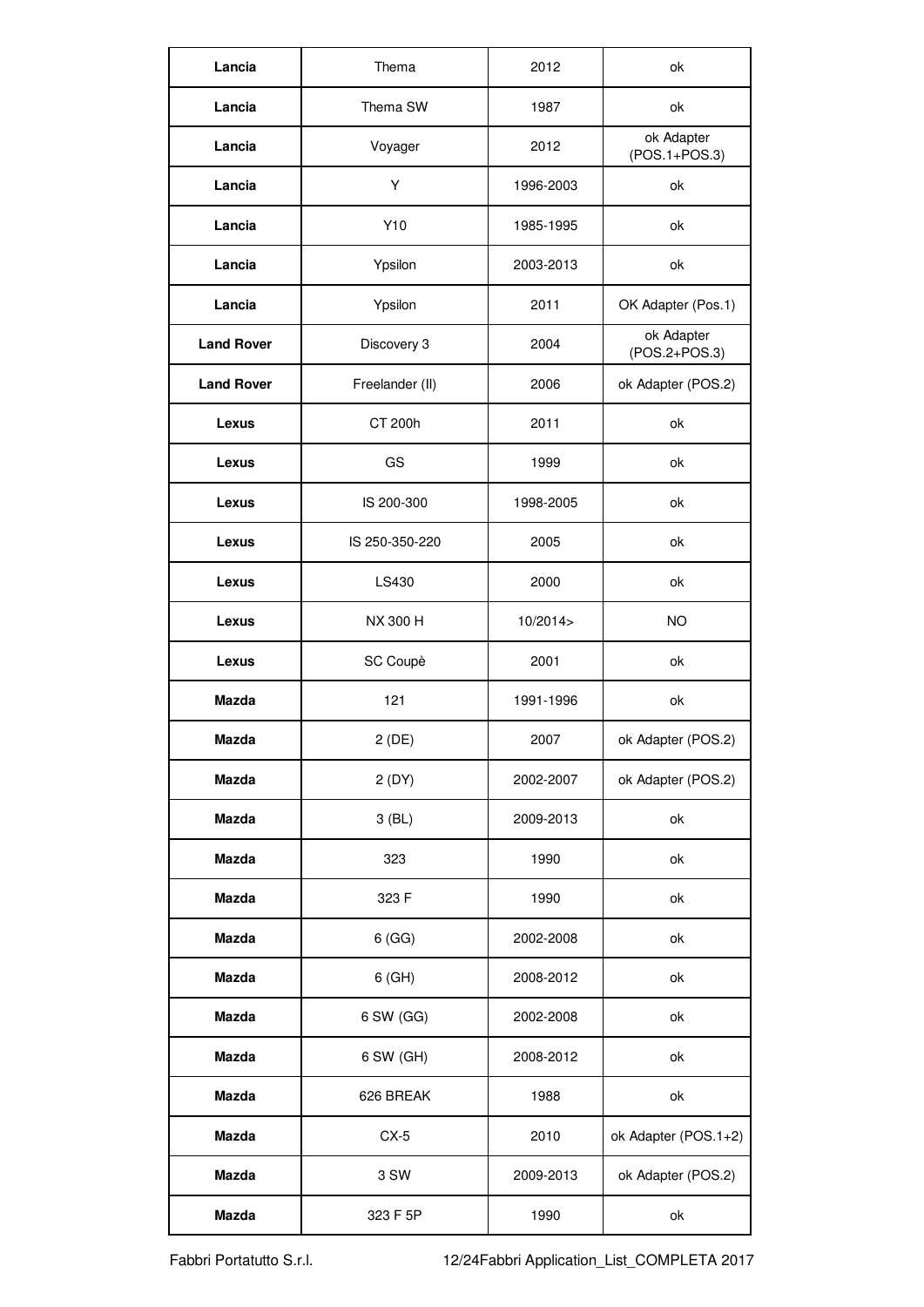| Mazda           | 323 Sedan      | 1998      | ok                 |
|-----------------|----------------|-----------|--------------------|
| Mazda           | 5              | 2005-2010 | ok Adapter (POS.2) |
| Mazda           | 626            | 1988      | ok                 |
| Mazda           | 626            | 1992      | ok                 |
| Mazda           | 626            | 1997      | ok                 |
| Mazda           | 626 COUPE'     | 1988      | ok                 |
| Mazda           | 626 SW         | 1997      | ok                 |
| Mazda           | $CX-7$         | 2006-2012 | ok Adapter (POS.2) |
| Mazda           | MX-5           | 1990-1998 | ok                 |
| Mazda           | Premacy        | 2000      | ok                 |
| Mazda           | Xedos 6        | 1992      | ok                 |
| Mazda           | Xedos 9        | 1993      | ok                 |
| <b>Mercedes</b> | A Coupé (W169) | 2004-2012 | ok Adapter (POS.2) |
| <b>Mercedes</b> | A (W169)       | 2004-2012 | ok Adapter (POS.2) |
| <b>Mercedes</b> | A (W176)       | 2012      | ok Adapter (POS.1) |
| <b>Mercedes</b> | B (W245)       | 2005-2011 | ok                 |
| <b>Mercedes</b> | B (W246)       | 2011      | ok Adapter (POS.1) |
| <b>Mercedes</b> | C (W202)       | 1993-2000 | ok                 |
| <b>Mercedes</b> | C (W203)       | 2000-2007 | ok                 |
| <b>Mercedes</b> | C (W204)       | 2007-2013 | ok                 |
| <b>Mercedes</b> | C SW (W202)    | 1993-2000 | ok                 |
| Mercedes        | C SW (W203)    | 2000-2007 | ok Adapter (POS.2) |
| <b>Mercedes</b> | CLA (C117)     | 2013      | ok                 |
| <b>Mercedes</b> | E (W124)       | 1984-1995 | ok                 |
| <b>Mercedes</b> | E (W212)       | 2009      | ok                 |
| <b>Mercedes</b> | E Coupé (C207) | 2009      | ok                 |
| Mercedes        | E Coupé (W124) | 1987      | ok                 |
| <b>Mercedes</b> | E SW (S124)    | 1984-1995 | ok                 |
| <b>Mercedes</b> | E SW (S210)    | 1995-2003 | ok                 |
| <b>Mercedes</b> | E SW (W210)    | 1995-2003 | ok                 |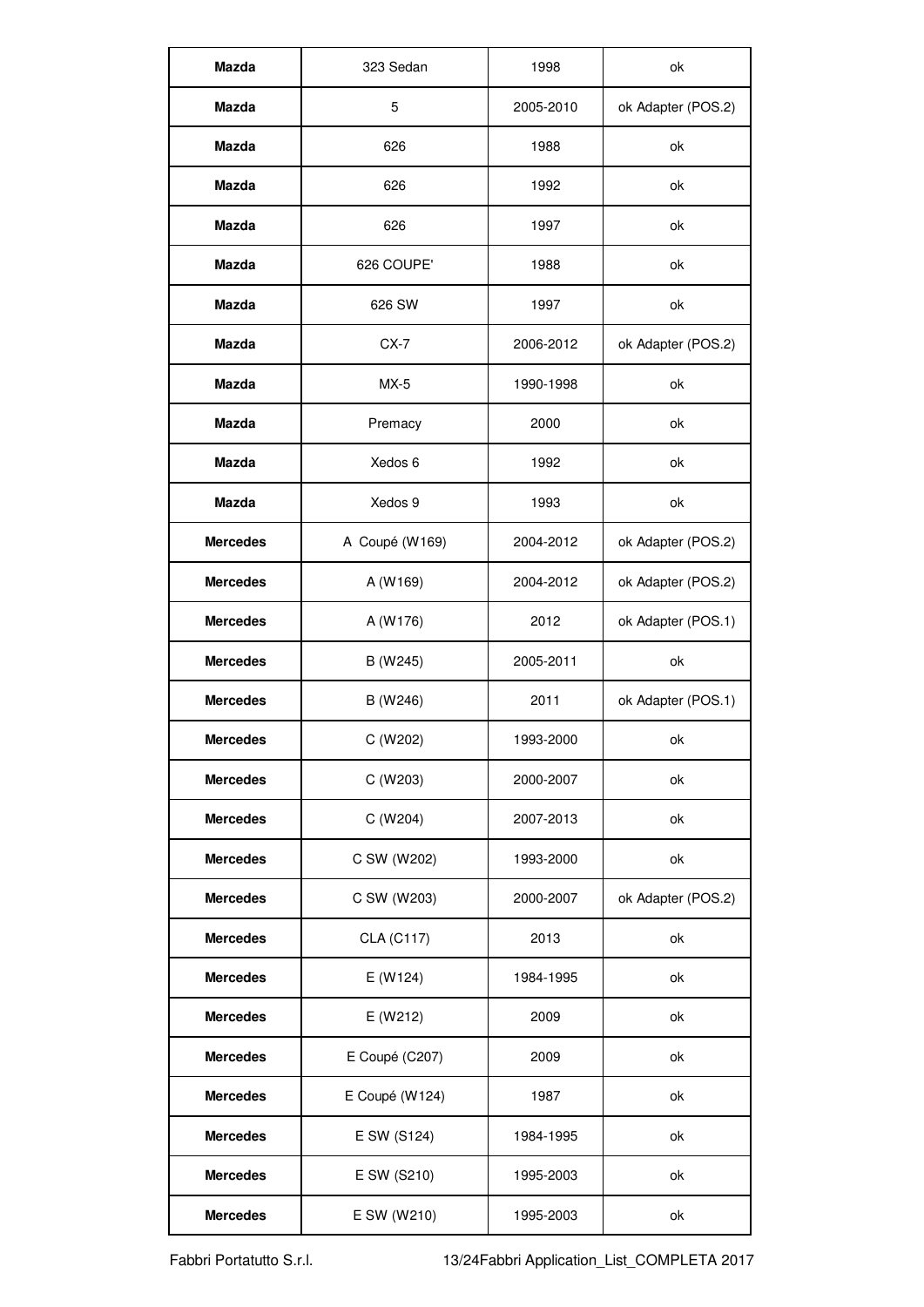| <b>Mercedes</b>   | E SW (W211)         | 2002-2009 | ok                          |
|-------------------|---------------------|-----------|-----------------------------|
| <b>Mercedes</b>   | M (W164)            | 2005-2011 | ok Adapter (POS.2)          |
| <b>Mercedes</b>   | R (W251)            | 2005-2013 | ok                          |
| <b>Mercedes</b>   | S (W140)            | 1991-1998 | ok                          |
| <b>Mercedes</b>   | SL (R231)           | 2012      | ok                          |
| <b>Mercedes</b>   | Viano (W629)        | 2003-2013 | ok Adapter (POS.2)          |
| Mini              | Cooper D            | 2014      | ok Adapter<br>(POS.1+POS.2) |
| Mini              | Countryman          | 2013      | ok Adapter (POS.1)          |
| Mini              | Mini (R50-52-53)    | 2001-2007 | ok                          |
| Mitsubishi        | Carisma             | 1995      | ok                          |
| Mitsubishi        | Colt (II)           | 1978-1984 | ok                          |
| Mitsubishi        | Colt (III-IV)       | 1984-1988 | ok                          |
| Mitsubishi        | Colt (V)            | 1988-1992 | ok                          |
| Mitsubishi        | Colt (VI)           | 1992-1996 | ok                          |
| Mitsubishi        | Colt (VII)          | 1996-2003 | ok                          |
| Mitsubishi        | Colt (VIII)         | 2002-2012 | ok Adapter (POS.2)          |
| Mitsubishi        | Galant              | 1993-1997 | ok                          |
| <b>Mitsubishi</b> | Lancer (III-IV-V)   | 1988-1992 | ok                          |
| Mitsubishi        | Lancer Wagon (VI)   | 1991-1995 | ok                          |
| Mitsubishi        | Lancer Wagon (VIII) | 2001      | ok Adapter (POS.2)          |
| Mitsubishi        | Outlander (I)       | 2001-2005 | ok                          |
| Mitsubishi        | Outlander (II)      | 2005-2012 | ok Adapter (POS.2)          |
| Mitsubishi        | Outlander (III)     | 10/2012>  | ok Adapter (POS.2)          |
| Mitsubishi        | Space Runner        | 1991      | ok                          |
| Mitsubishi        | Space Star          | 1998      | ok                          |
| Mitsubishi        | Tredia              | 1982      | ok                          |
| Nissan            | 100NX               | 1990      | ok                          |
| Nissan            | Almera (N15)        | 1995-2000 | ok                          |
| Nissan            | Almera (N16)        | 2000-2006 | ok                          |
| Nissan            | Bluebird (U11)      | 1983-1990 | ok                          |

Fabbri Portatutto S.r.l. 14/24Fabbri Application\_List\_COMPLETA 2017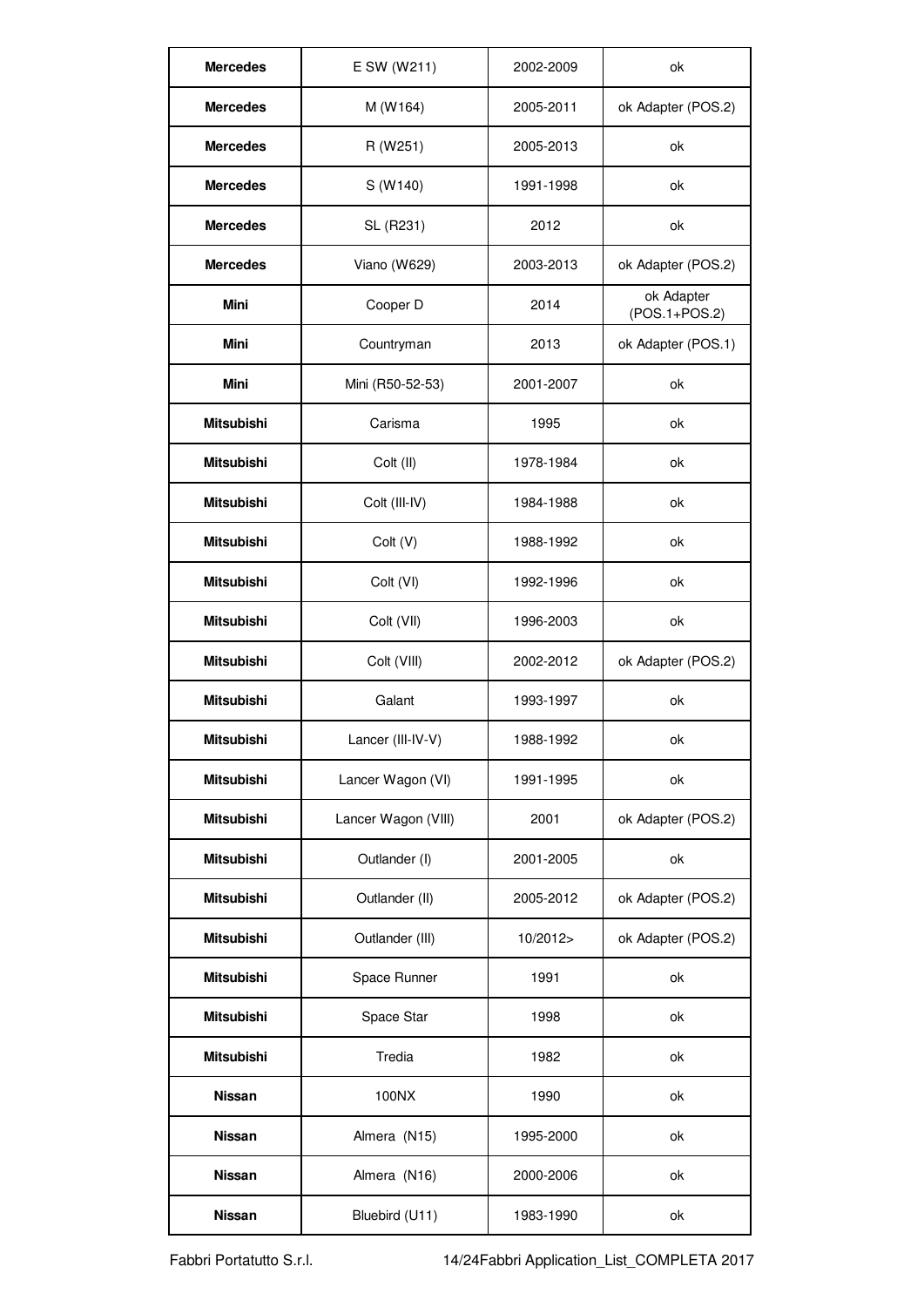| Nissan        | Bluebird T12       | 1985      | ok                          |
|---------------|--------------------|-----------|-----------------------------|
| Nissan        | Cherry             | 1986      | nk                          |
| Nissan        | Juke (F15)         | 2010      | ok                          |
| Nissan        | Leaf               | 2010      | ok Adapter (POS.1)          |
| Nissan        | Maxima (J30)       | 1988-1994 | ok                          |
| Nissan        | Maxima QX (A33)    | 1999-2003 | ok                          |
| Nissan        | Micra (K10)        | 1981-1992 | ok                          |
| Nissan        | Micra (K11)        | 1992-2002 | ok                          |
| Nissan        | Micra (K12)        | 2002-2010 | ok                          |
| Nissan        | Micra (K13)        | 2010-2012 | ok                          |
| Nissan        | Murano (Z50)       | 2002-2007 | ok                          |
| Nissan        | Note (E11)         | 2004-2013 | ok Adapter (POS.2)          |
| Nissan        | Pathfinder (R51)   | 2004-2014 | ok Adapter (POS.2)          |
| Nissan        | Pixo               | 2008      | ok Adapter (POS.2)          |
| Nissan        | Primera (P10)      | 1990-1995 | ok                          |
| Nissan        | Primera (P11)      | 1995-2002 | ok                          |
| Nissan        | Primera Mark SW    | 1999      | ok                          |
| Nissan        | Primera Wagon      | 1991-2000 | ok                          |
| <b>Nissan</b> | Primera Wagon      | 2002      | ok Adapter (POS.2)          |
| Nissan        | Qashqai            | 2007-2013 | ok Adapter (POS.1)          |
| Nissan        | Qashqai+2          | 2008      | ok Adapter (POS.2)          |
| Nissan        | Sunny-Sentra (B13) | 1991-1994 | ok                          |
| Nissan        | X-Trail            | 2001-2007 | ok                          |
| Nissan        | X-Trail            | 2007-2013 | ok Adapter<br>(POS.2+POS.3) |
| Nissan        | Yuke               |           | ok                          |
| Opel          | Adam               | 2013      | ok Adapter (POS.2)          |
| Opel          | Agila (B)          | 2008      | ok                          |
| Opel          | Astra (F)          | 1991-1998 | ok                          |
| Opel          | Astra (G)          | 1998-2004 | ok                          |
| Opel          | Astra (G) GTC      | 2004-2010 | ok                          |

Fabbri Portatutto S.r.l. 15/24Fabbri Application\_List\_COMPLETA 2017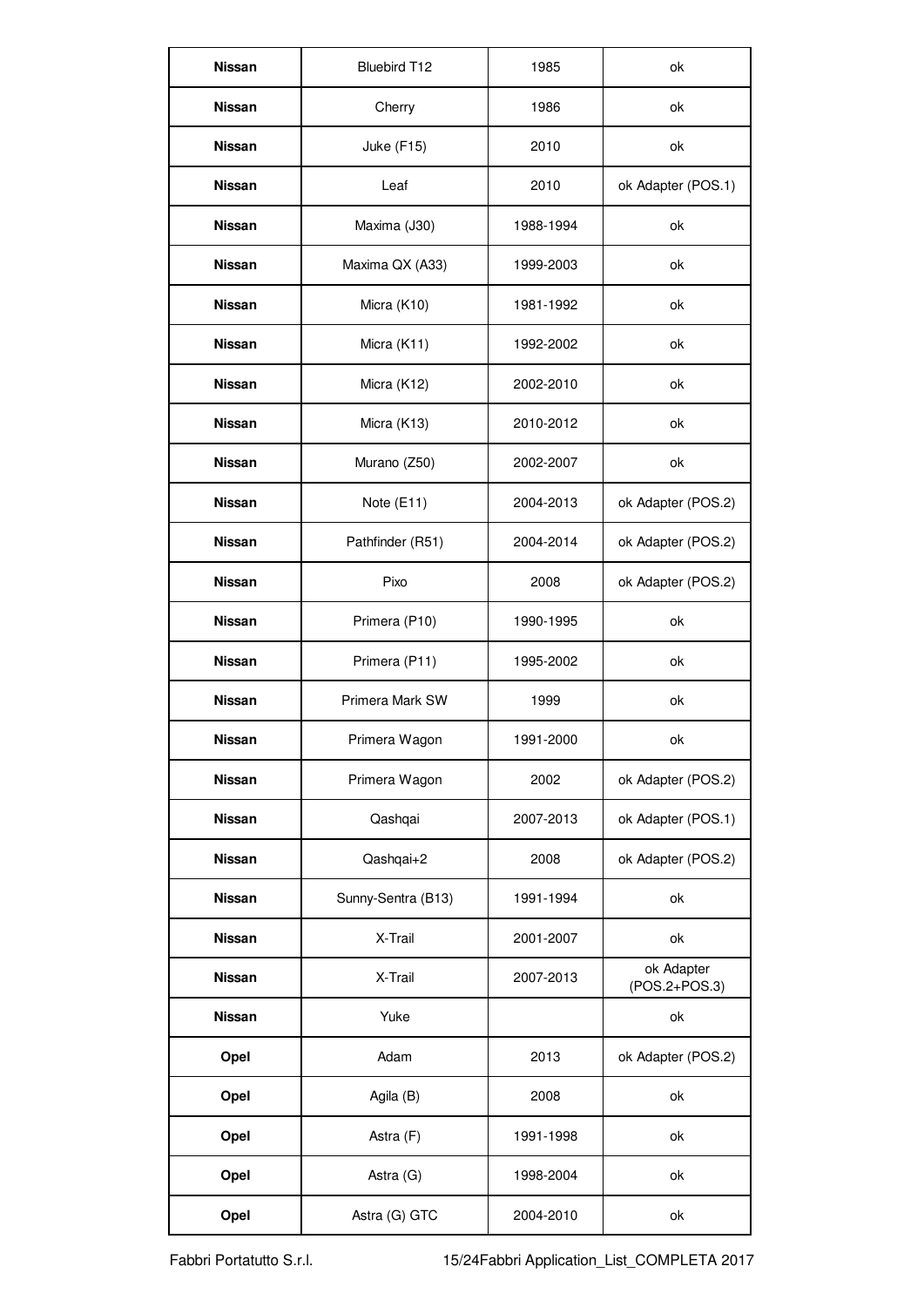| Opel | Astra (H)            | 2004-2009 | ok Adapter (POS.2)            |
|------|----------------------|-----------|-------------------------------|
| Opel | Astra (J)            | 2009      | ok Adapter (POS.2)            |
| Opel | Astra (k)            | 2015      | ok Adapter (POS.2)            |
| Opel | Astra Cabrio (F)     | 1994.2000 | ok                            |
| Opel | Astra Caravan SW (G) | 1998-2002 | ok                            |
| Opel | Astra Caravan SW (H) | 2007-2010 | ok                            |
| Opel | Astra Tourer SW (J)  | 2009-2016 | ok                            |
| Opel | Astra Tourer SW (K)  | 03/2016   | ok                            |
| Opel | Calibra              | 1989-1997 | ok                            |
| Opel | Combo (D)            | 2012      | ok Adapter<br>$(POS.1+POS.2)$ |
| Opel | Corsa                | 2014      | ok Adapter (POS.2)            |
| Opel | Corsa (A)            | 1982-1993 | ok                            |
| Opel | Corsa (B)            | 1993-2000 | ok                            |
| Opel | Corsa (C)            | 2000-2006 | ok                            |
| Opel | Corsa (D)            | 2006      | ok                            |
| Opel | Inisgna (A)          | 2008      | ok                            |
| Opel | Kadett               | 1984-1991 | ok                            |
| Opel | Kadett SW (E)        | 1984-1991 | ok                            |
| Opel | Meriva (A)           | 2002-2010 | ok                            |
| Opel | Meriva (B)           | 2010      | ok Adapter (POS.2)            |
| Opel | Mokka                | 04/2016   | ok Adapter (POS. 2)           |
| Opel | Mokka                | 2012      | ok Adapter (POS.1)            |
| Opel | Omega (B)            | 1994-1999 | ok                            |
| Opel | Omega SW (B FL)      | 1999-2003 | ok                            |
| Opel | Omega(A)             | 1986-1994 | ok                            |
| Opel | Record               | 1983      | ok                            |
| Opel | Senator (B)          | 1987-1993 | ok                            |
| Opel | Signum               | 2003-2008 | ok Adapter<br>(POS.2+POS.3)   |
| Opel | Tigra Twintop (B)    | 2004-2009 | ok Adapter (POS.2)            |
| Opel | Vectra (A)           | 1988-1995 | ok                            |

Fabbri Portatutto S.r.l. 16/24Fabbri Application\_List\_COMPLETA 2017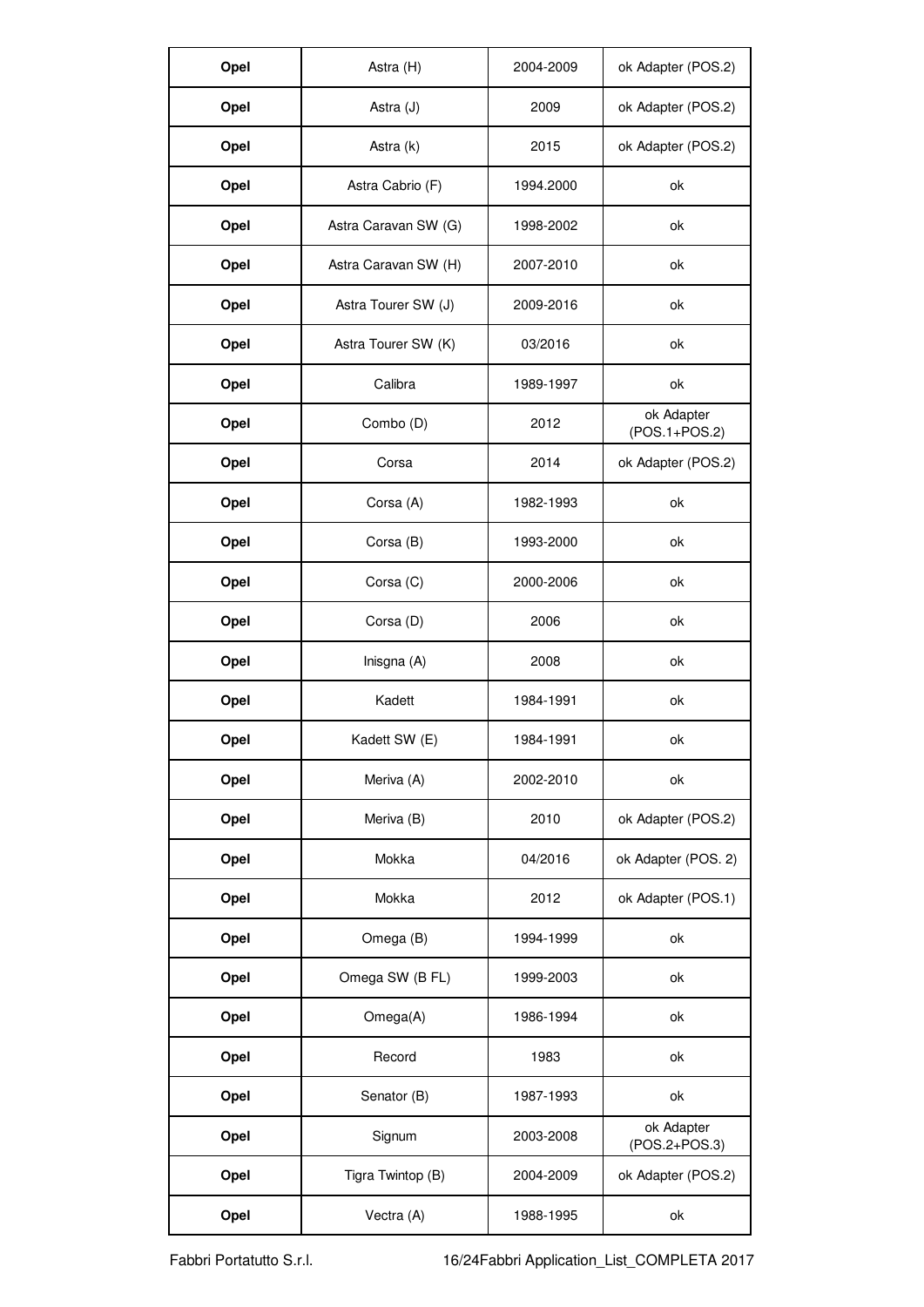| Opel    | Vectra (B)           | 1995-2002 | ok                 |
|---------|----------------------|-----------|--------------------|
| Opel    | Vectra (C)           | 2002-2008 | ok                 |
| Opel    | Vectra Caravan SW(C) | 2002-2008 | ok                 |
| Opel    | Vectra Estate SW (B) | 1995-2002 | ok                 |
| Peugeot | 1007                 | 2004-2009 | ok Adapter (POS.2) |
| Peugeot | 106                  | 1991-1994 | ok                 |
| Peugeot | 205                  | 1983-1999 | ok                 |
| Peugeot | 206                  | 1998-2010 | ok Adapter (POS.2) |
| Peugeot | 207                  | 2006-2012 | ok                 |
| Peugeot | 207 Estate SW        | 2007      | ok                 |
| Peugeot | 208                  | 2012      | ok                 |
| Peugeot | 3008                 | 2016      | <b>NO</b>          |
| Peugeot | 3008                 | 2009      | ok                 |
| Peugeot | 306 (l)              | 1993-1997 | ok                 |
| Peugeot | 306 CABRIO           | 1993      | ok                 |
| Peugeot | 306 SW (II)          | 1997-1999 | ok                 |
| Peugeot | 307                  | 2001-2008 | ok                 |
| Peugeot | 307 MULTIBREAK SW    | 2002-2005 | ok                 |
| Peugeot | 308 SW               | 05/2014   | NO                 |
| Peugeot | 4007                 | 2007-2012 | ok Adapter (POS.2) |
| Peugeot | 405 4P               | 1987-1997 | ok                 |
| Peugeot | 405 SW (F)           | 1988      | ok                 |
| Peugeot | 406                  | 1995-2004 | ok                 |
| Peugeot | 508                  | 2010      | ok                 |
| Peugeot | 508 SW               | 03/2011   | NO                 |
| Peugeot | 605                  | 1989-1999 | ok                 |
| Peugeot | 607                  | 1999-2010 | ok                 |
| Peugeot | Bipper - Tapee       | 2008      | OK (Adapter POS.2) |
| Renault | 19                   | 1989      | ok                 |
| Renault | 21 Coupé             |           | ok                 |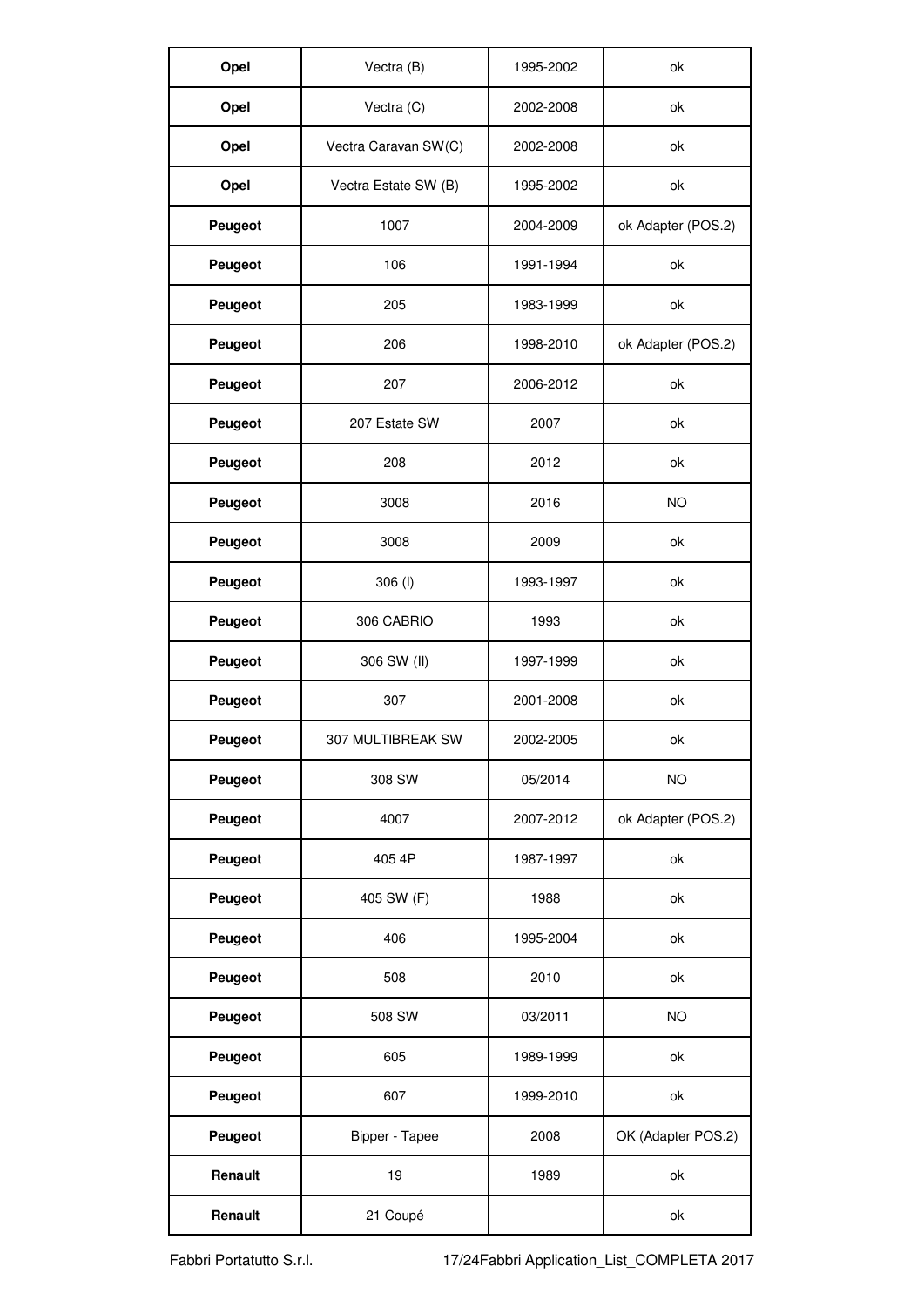| Renault | 21-Nevada              | 1986-1994 | ok                          |
|---------|------------------------|-----------|-----------------------------|
| Renault | Captur                 | 2013      | ok Adapter (POS.1)          |
| Renault | Clio (I)               | 1990-1998 | ok                          |
| Renault | Clio (III)             | 2005-2012 | ok Adapter (POS.2)          |
| Renault | Clio (IV)              | 2012      | ok Adapter (POS.1)          |
| Renault | Clio II                | 1998-2008 | ok                          |
| Renault | Clio Sportour          | 2009-2010 | ok Adapter (POS.2)          |
| Renault | Fluence                | 2009      | ok Adapter (POS.1)          |
| Renault | Fuego                  | 1980-1986 | ok                          |
| Renault | Kadjar                 | 2015      | ok Adapter (POS.1)          |
| Renault | Laguna (II - X74)      | 2000-2007 | ok                          |
| Renault | Laguna Coach Coupé     | 1995      | ok                          |
| Renault | Laguna Estate Sportour | 2007      | ok                          |
| Renault | Laguna SW Estate       | 2000      | ok                          |
| Renault | Laguna SW Estate       | 1995      | ok Adapter (POS.3)          |
| Renault | Mégane (I)             | 1996-2003 | ok                          |
| Renault | Mégane (III)           | 2008      | ok Adapter (POS.2)          |
| Renault | Mégane Couach Coupé    | 1995      | ok                          |
| Renault | Mégane SW Grandtour    | 2003      | ok                          |
| Renault | Mégane SW Grandtour    | 2009      | ok Adapter (POS.2)          |
| Renault | Modus                  | 2004-2012 | ok Adapter<br>(POS.2+POS.3) |
| Renault | Super 5 (II)           | 1984-1996 | ok                          |
| Renault | Twingo                 | 1992-2007 | ok                          |
| Renault | Twingo                 | 2007-2014 | ok                          |
| Renault | Zoe                    | 2013      | ok Adapter (POS.1)          |
| Rover   | 100                    | 1994-1998 | ok                          |
| Rover   | 200 (R3)               | 1995-1999 | ok                          |
| Rover   | 25                     | 1999-2005 | ok                          |
| Rover   | 400 (HH-R)             | 1995-1999 | ok                          |
| Rover   | 45                     | 1999-2005 | ok                          |

Fabbri Portatutto S.r.l. 18/24Fabbri Application\_List\_COMPLETA 2017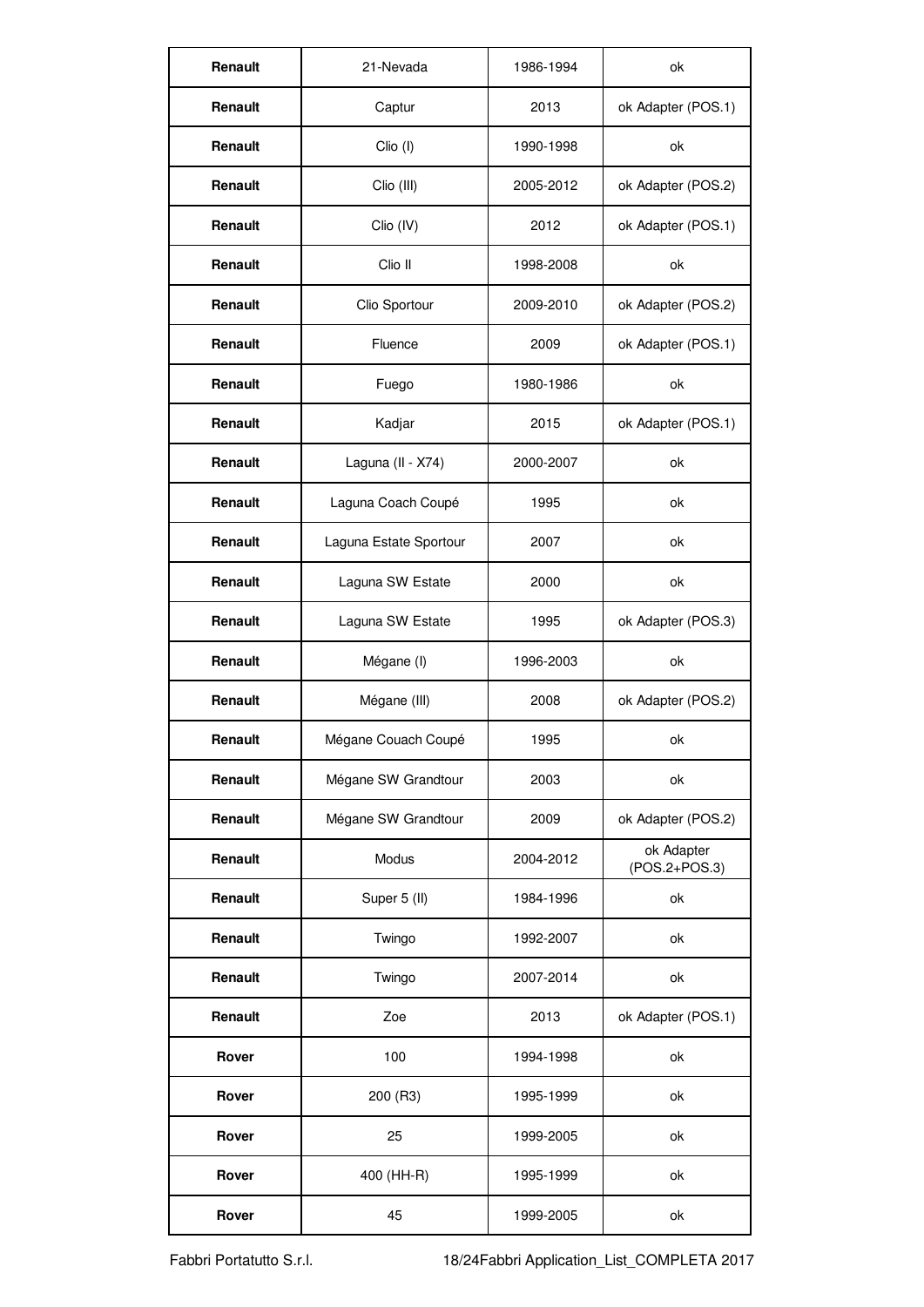| Rover       | 600                | 1993-1999       | ok                 |
|-------------|--------------------|-----------------|--------------------|
| Rover       | 75                 | 1998-2005       | ok                 |
| Rover       | 800 (R17)          | 1992            | ok                 |
| Saab        | 900 (Classic)      | 1978-1993       | ok                 |
| Saab        | 900 (NG)           | 1994-1998       | ok                 |
| Saab        | $9-3$ (II)         | 2002-2012       | ok                 |
| Saab        | 9-3 Sport Combi SW | 2007-2011       | ok Adapter (POS.2) |
| Saab        | $9 - 5$ (l)        | 1997-2010       | ok                 |
| Saab        | $9-5$ (II)         | 2010-2012       | ok                 |
| <b>Seat</b> | Altea              | 2004            | ok                 |
| Seat        | Altea XL           | 01/2007-06/2015 | ok                 |
| <b>Seat</b> | Arosa              | 1997-2000       | ok                 |
| <b>Seat</b> | Cordoba (6K)       | 1993-2002       | ok                 |
| Seat        | Exeo               | 2008-2013       | ok                 |
| Seat        | Exeo ST SW         | 2009            | ok Adapter (POS.2) |
| Seat        | Ibiza              | 2013            | ok Adapter (POS.2) |
| Seat        | Ibiza (021A)       | 1984-1993       | ok                 |
| Seat        | Ibiza (6J)         | 2008            | ok                 |
| Seat        | Ibiza (6K)         | 1993-1902       | ok                 |
| Seat        | Ibiza (6L)         | 2002-2008       | ok                 |
| Seat        | Ibiza ST SW        | 06/2010         | ok                 |
| Seat        | Leon (1M)          | 1999-2006       | ok                 |
| Seat        | Leon (5F)          | 2012            | ok Adapter (POS.2) |
| <b>Seat</b> | Leon ST            | 01/2014         | ok Adapter (POS.2) |
| <b>Seat</b> | Leon ST X          | 2013-2014       | ok Adapter (POS.2) |
| <b>Seat</b> | Leon ST X          | 03/2015         | ok Adapter (POS.2) |
| Seat        | Mii                | 2011            | ok                 |
| <b>Seat</b> | Toledo (1M)        | 1998-2005       | ok                 |
| Skoda       | Citigo             |                 | ok                 |
| Skoda       | Fabia (5J)         | 2007-2014       | ok                 |

Fabbri Portatutto S.r.l. 19/24Fabbri Application\_List\_COMPLETA 2017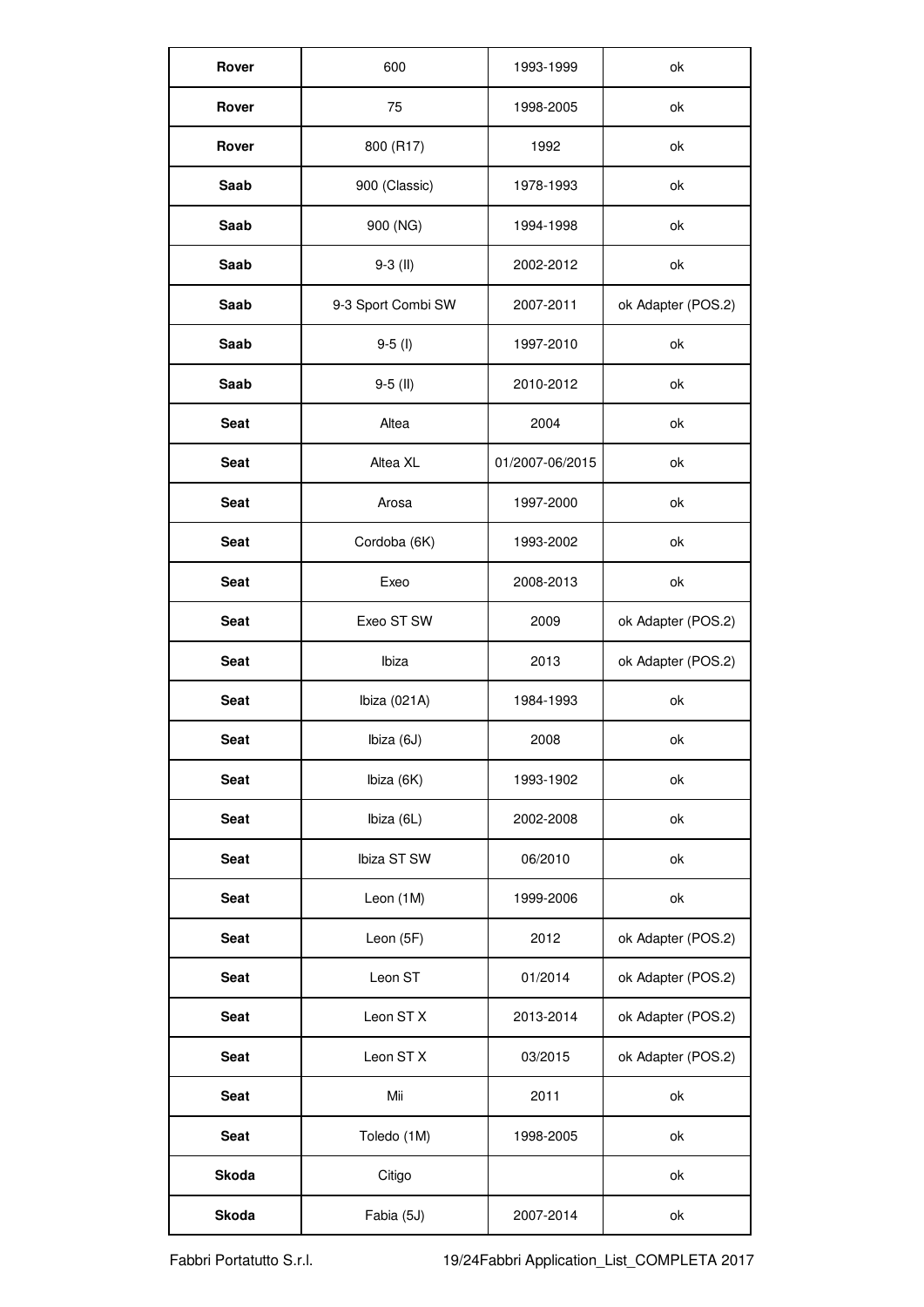| Skoda            | Fabia (6Y)        | 1999-2007 | ok                          |
|------------------|-------------------|-----------|-----------------------------|
| Skoda            | Fabia Wagon       | 2001      | ok                          |
| Skoda            | Fabia Wagon       | 2008      | ok                          |
| Skoda            | Felicia (791)     | 1994-2001 | ok                          |
| Skoda            | Felicia Combi SW  | 1995      | ok                          |
| Skoda            | Octavia (Mk1-1U)  | 1996-2011 | ok                          |
| Skoda            | Octavia (Mk2-1Z)  | 2004-2013 | ok                          |
| Skoda            | Octavia Estate SW | 1996-2011 | ok                          |
| Skoda            | Octavia Estate SW | 2004-2013 | ok                          |
| Skoda            | Octavia Estate SW | 2013      | OK (Adapter POS.2)          |
| Skoda            | Roomster (5J)     | 2006      | ok                          |
| Skoda            | Superb (B6-3T)    | 2008      | ok                          |
| Skoda            | Superb Estate SW  | 2008      | ok                          |
| Skoda            | Yeti (5L)         | 2009      | ok                          |
| Smart            | ForFour           | 2004      | ok Adapter (POS.2)          |
| Smart            | Fourtwo           | 2014      | <b>NO</b>                   |
| <b>SsangYong</b> | Tivoli            | 2015      | OK                          |
| Subaru           | Forester          | 2008      | ok Adapter (POS.2)          |
| Subaru           | Impreza (I)       | 1992-2001 | ok                          |
| Subaru           | Justy             | 2003      | ok                          |
| Subaru           | Justy             | 2007      | ok                          |
| Subaru           | Justy SW          | 2003      | ok                          |
| Subaru           | Legacy (I)        | 1989-1993 | ok                          |
| Subaru           | Legacy (IV)       | 2003-2009 | ok Adapter<br>(POS.1+POS.2) |
| Subaru           | Legacy Sedan      | 1990-1994 | ok                          |
| Subaru           | Legacy sw         | 2009      | ok adapter (POS.2)          |
| Subaru           | M80               | 1992      | ok                          |
| Subaru           | Outback           | 2003-2009 | ok Adapter<br>(POS.1+POS.2) |
| Subaru           | Vivio             | 1993      | ok                          |
| Subaru           | XV                | 2011      | ok                          |

Fabbri Portatutto S.r.l. 20/24Fabbri Application\_List\_COMPLETA 2017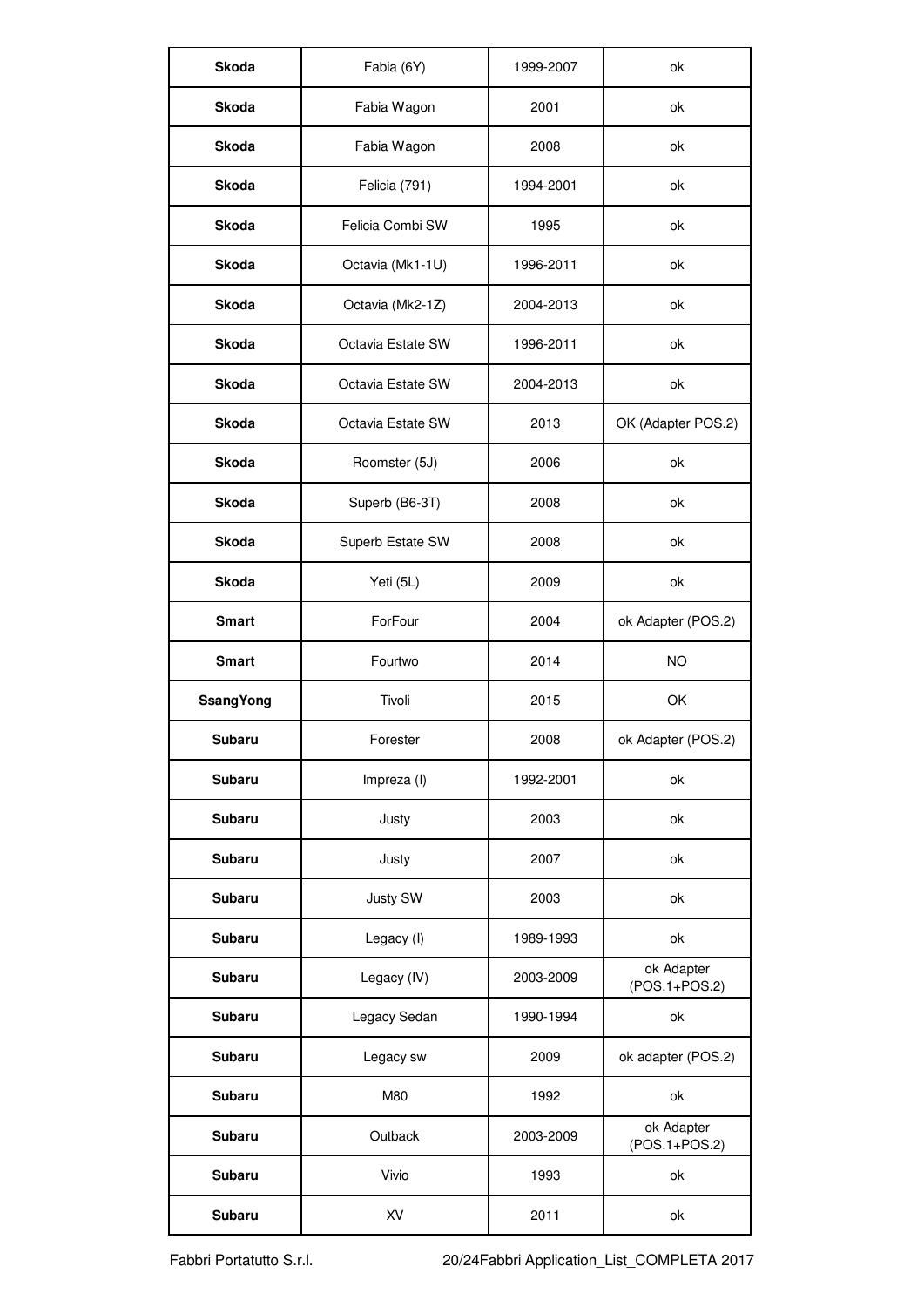| Suzuki | Alto (I-II-III) | 1979-1993 | ok                 |
|--------|-----------------|-----------|--------------------|
| Suzuki | Alto (VII)      | 2009      | ok Adapter (POS.2) |
| Suzuki | Baleno          | 1995-2007 | ok                 |
| Suzuki | Baleno SW       | 1996      | ok                 |
| Suzuki | Ignis (I)       | 2000-2003 | ok                 |
| Suzuki | Liana SW        | 2001      | ok                 |
| Suzuki | S-Cross         | 09/2013   | ok Adapter (POS.2) |
| Suzuki | Splash          | 2008      | ok Adapter (POS.2) |
| Suzuki | Swift (I-II)    | 1985-1994 | ok                 |
| Suzuki | Swift (IV)      | 2004-2010 | ok                 |
| Suzuki | SX4             | 2006-2009 | ok Adapter (POS.2) |
| Suzuki | SX4             | 2010-2014 | ok Adapter (POS.2) |
| Suzuki | Wagon R+        | 1993-2008 | ok                 |
| Tata   | Aria            | 2010      | ok Adapter (POS.2) |
| Tata   | Indica (V1)     | 1998-2007 | ok                 |
| Tata   | Sedan           | 2002      | ok                 |
| Tata   | Vista           |           | ok                 |
|        |                 |           |                    |
| Toyota | Auris           | 2007-2012 | ok Adapter (POS.2) |
| Toyota | Auris (E180)    | 2012      | ok Adapter (POS.2) |
| Toyota | Auris SW (E180) | 2012      | ok Adapter (POS.2) |
| Toyota | Avensis (I)     | 1997-2003 | ok                 |
| Toyota | Avensis SW      | 1997-2003 | ok                 |
| Toyota | Avensis Verso   | 2003-2009 | ok Adapter (POS.2) |
| Toyota | Camry           | 1991      | ok                 |
| Toyota | Camry SW        | 1992      | ok                 |
| Toyota | Carina E        | 1988      | ok                 |
| Toyota | Carina E        | 1992-1996 | ok                 |
| Toyota | Carina E II SW  | 1988      | ok                 |
| Toyota | Carina E SW     | 1993-1996 | ok                 |

Fabbri Portatutto S.r.l. 21/24Fabbri Application\_List\_COMPLETA 2017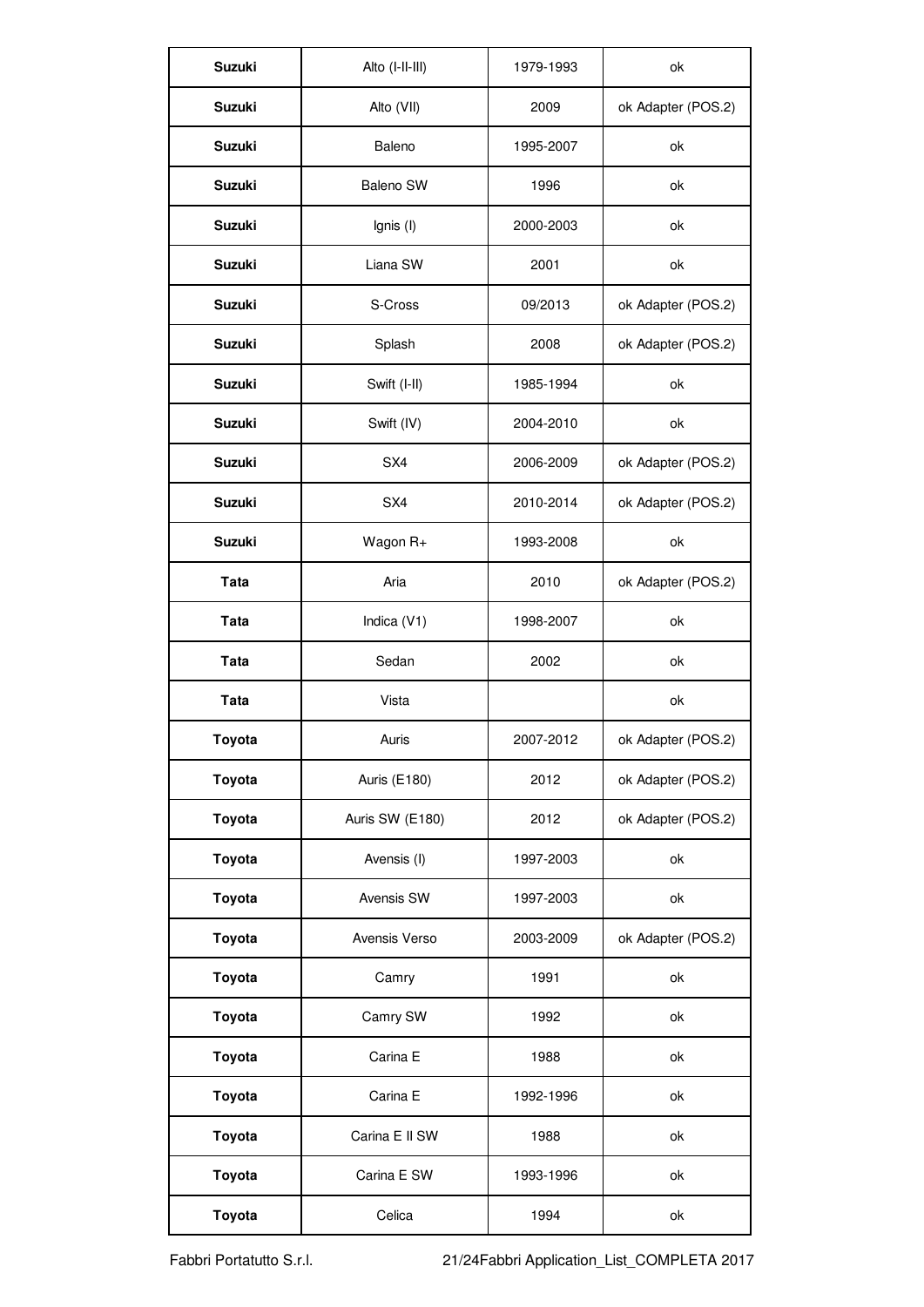| Toyota     | Corolla (E100)        | 1991-1995 | ok                 |
|------------|-----------------------|-----------|--------------------|
| Toyota     | Corolla (E110)        | 1995-2000 | ok                 |
| Toyota     | Corolla (E120)        | 2000-2006 | ok                 |
| Toyota     | Corolla (E90)         | 1987-1991 | ok                 |
| Toyota     | Picnic - Ipsum        | 1996      | ok Adapter (POS.2) |
| Toyota     | Prius (II)            | 2004      | ok                 |
| Toyota     | Starlet               | 1986-1990 | ok                 |
| Toyota     | Starlet               | 1996      | ok                 |
| Toyota     | Yaris                 | 2014      | ok Adapter (POS.2) |
| Toyota     | Yaris (I) P1          | 1999-2005 | ok                 |
| Toyota     | Yaris (II) XP9        | 2005-2011 | ok Adapter (POS.2) |
| Toyota     | Yaris (III)           | 2011      | ok Adapter (POS.2) |
| Volkswagen | Caddy Life            | 2004      | ok                 |
| Volkswagen | Fox                   | 2005-2011 | ok                 |
| Volkswagen | Golf (I)              | 1974-1993 | ok                 |
| Volkswagen | Golf (II)             | 1983-1992 | ok                 |
| Volkswagen | Golf (III)            | 1991-1997 | ok                 |
| Volkswagen | Golf (IV)             | 1997-2004 | ok                 |
| Volkswagen | Golf (V)              | 2003-2008 | ok Adapter (POS.2) |
| Volkswagen | Golf (VI)             | 2008-2012 | ok Adapter (POS.2) |
| Volkswagen | Golf (VII)            | 2012      | ok Adapter (POS.2) |
| Volkswagen | Golf (VII) SW         | 2012      | ok Adapter (POS.2) |
| Volkswagen | Golf Plus             | 2005-2009 | ok                 |
| Volkswagen | Golf R                | 2010      | ok Adapter (POS.2) |
| Volkswagen | Golf Variant SW (III) | 1993      | ok                 |
| Volkswagen | Golf Variant SW (VI)  | 2010      | ok                 |
| Volkswagen | Jetta (A5)            | 2005-2010 | ok                 |
| Volkswagen | Jetta (A6)            | 2010      | ok                 |
| Volkswagen | Jetta-Bora (A4)       | 1998-2005 | ok                 |
| Volkswagen | Jetta-Bora Variant    | 1999      | ok                 |

Fabbri Portatutto S.r.l. 22/24Fabbri Application\_List\_COMPLETA 2017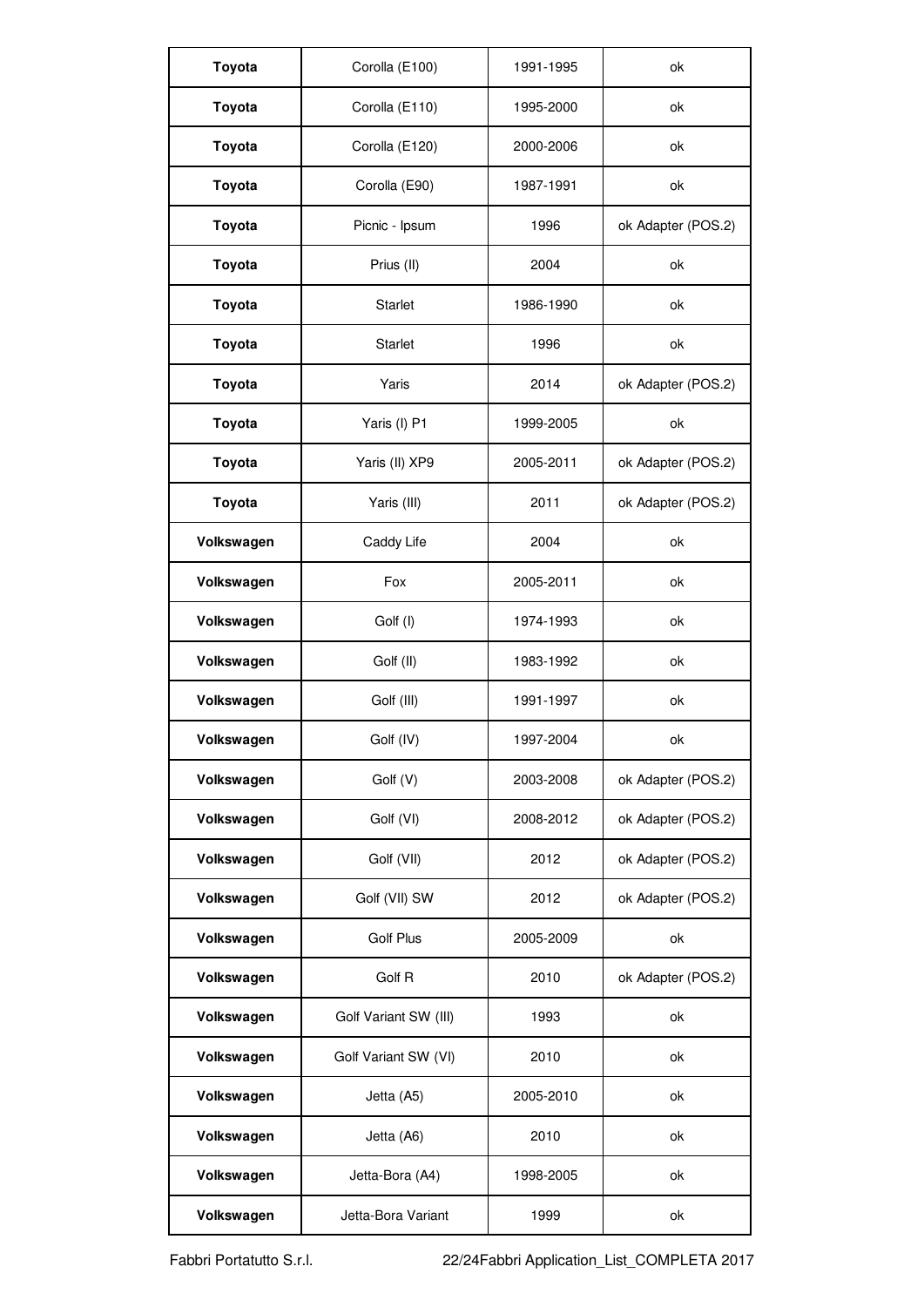| Volkswagen | Jetta-Vento (A3)        | 1991-1998    | ok                            |
|------------|-------------------------|--------------|-------------------------------|
| Volkswagen | Lupo                    | 1998-2005    | ok                            |
| Volkswagen | Multivan                | 2003         | ok                            |
| Volkswagen | Passat (III)            | 1988-1993    | ok                            |
| Volkswagen | Passat (IV)             | 1994-1997    | ok                            |
| Volkswagen | Passat (V-3B-3BG)       | 1996-2005    | ok                            |
| Volkswagen | Passat (VI-3C)          | 2005-2010    | ok                            |
| Volkswagen | Passat (VII-36)         | 2010         | ok Adapter (POS.3)            |
| Volkswagen | Passat CC               | 2012         | ok                            |
| Volkswagen | Passat Variant Alltrack | 10/2015      | OK Adapter pos. 2             |
| Volkswagen | Passat Variant SW       | 1988-1993    | ok                            |
| Volkswagen | Passat Variant SW       | 1996-2005    | ok                            |
| Volkswagen | Passat Variant SW       | 2010-10/2014 | ok Adapter<br>$(POS.1+POS.2)$ |
| Volkswagen | Passat Variant SW       | 2005-2010    | ok Adapter<br>(POS.2+POS.3)   |
| Volkswagen | Passat Variant SW       | 11/2014      | OK Adapter pos. 2             |
| Volkswagen | Polo (I)                | 1975-1981    | ok                            |
| Volkswagen | Polo (III-6N-6N2)       | 1994-2001    | ok                            |
| Volkswagen | Polo (IV-9N-9N3)        | 2000-2009    | ok Adapter (POS.2)            |
| Volkswagen | Polo (V-6R)             | 2009         | ok Adapter (POS.2)            |
| Volkswagen | Polo Cross              | 2006-2010    | ok Adapter (POS.2)            |
| Volkswagen | Polo Variant SW         | 1997         | ok                            |
| Volkswagen | Tiguan                  | 2007-2011    | ok Adapter (POS.2)            |
| Volkswagen | Tiguan                  | 2011         | ok Adapter<br>(POS.2+POS.3)   |
| Volkswagen | Tiguan                  | 2016         | ok Adapter<br>(POS.2+POS.3)   |
| Volkswagen | Touareg                 | 2010         | ok                            |
| Volkswagen | Touareg                 | 2002-2010    | ok Adapter<br>(POS.1+POS.2)   |
| Volkswagen | Up!                     | 2011         | ok Adapter<br>(POS.2+POS.3)   |
| Volvo      | 850                     | 1992-1997    | ok                            |
| Volvo      | 850 SW                  | 1993         | ok                            |
| Volvo      | 940-960 SW              | 1991         | ok                            |

Fabbri Portatutto S.r.l. 23/24Fabbri Application\_List\_COMPLETA 2017